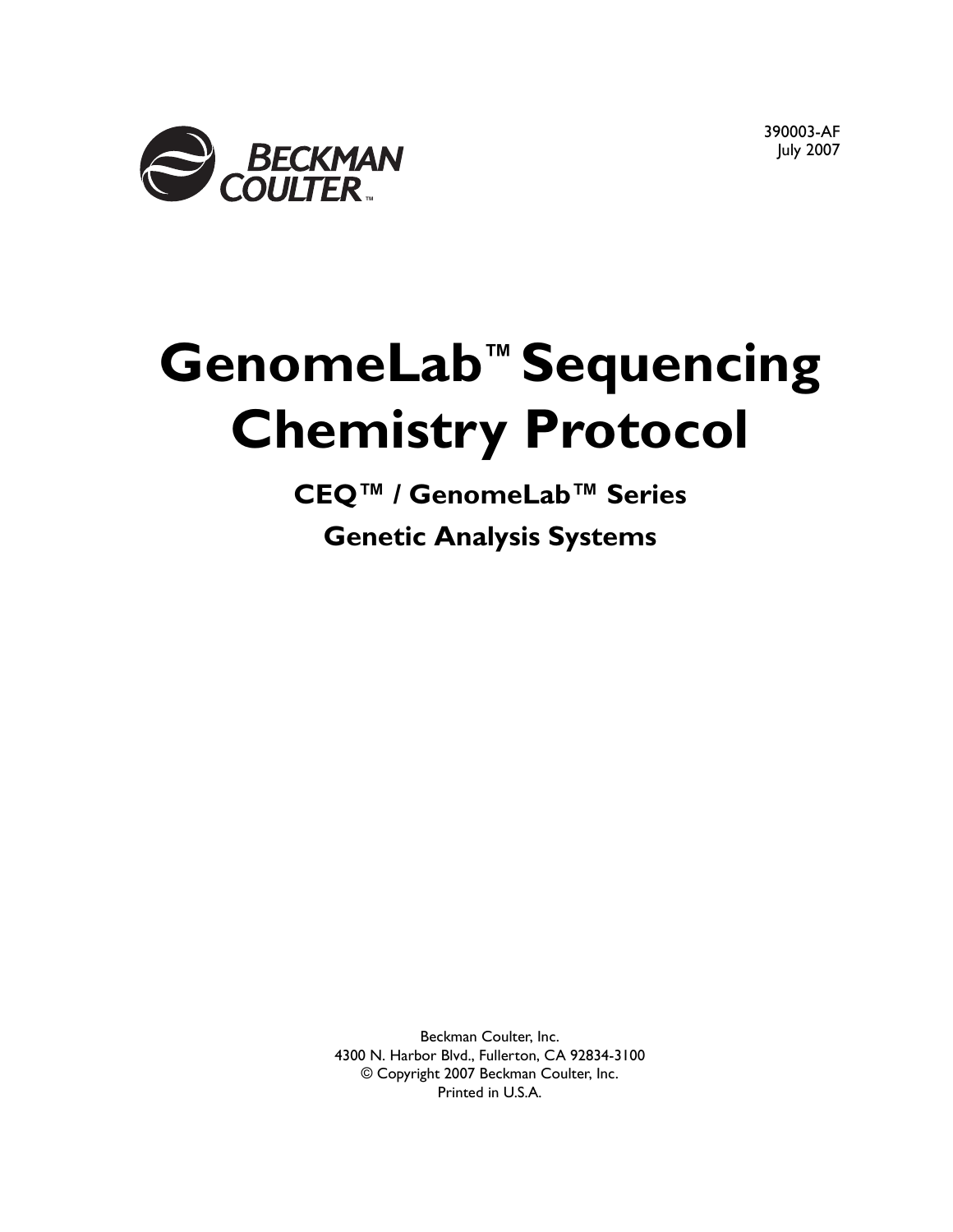#### Copyright, Licenses and Trademarks

#### Copyright

© Beckman Coulter, Inc., 2007. All rights reserved. No part of this publication may be reproduced, transcribed, transmitted, or translated into any language in any form by any means without the written permission of Beckman Coulter, Inc.

#### Licenses and Trademarks

Beckman Coulter® is a registered trademark of Beckman Coulter, Inc.

CEQ™ and GenomeLab™ are trademarks of Beckman Coulter, Inc.

All other trademarks are the property of their respective owners.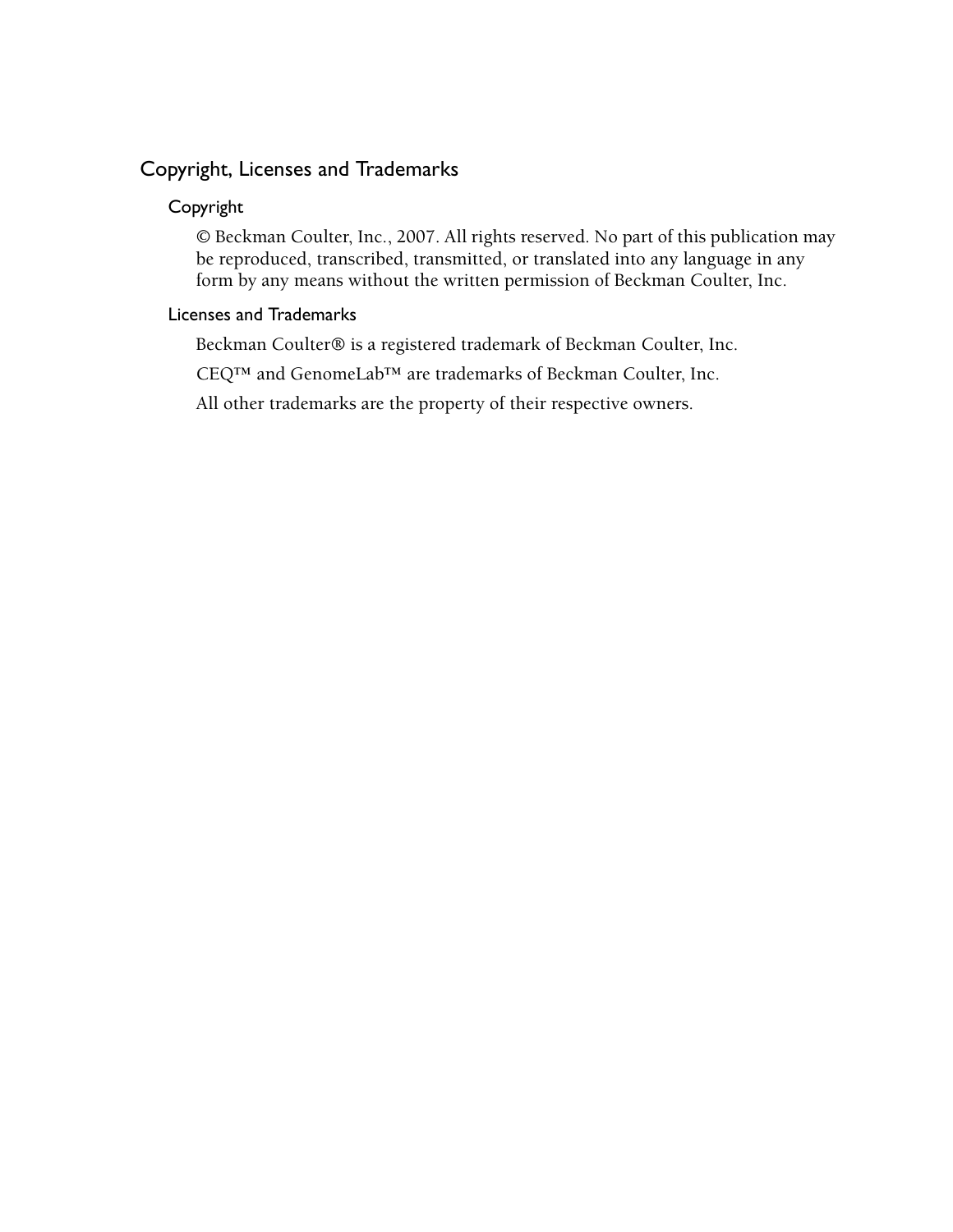## **[Section 1 GenomeLab Sequencing Kits](#page-4-0)**

| 0.2 mL Thin Wall Thermal Cycling Tubes or Plates  4 |  |
|-----------------------------------------------------|--|
|                                                     |  |
|                                                     |  |

### **[Section 2 Preparation of the DNA Sequencing Reaction](#page-8-0)**

### **[Section 3 Post Sequencing Reaction Purification](#page-14-0)**

| Ethanol Plate Precipitation in a Sample Plate (Beckman Coulter PN 609801) 12 |  |
|------------------------------------------------------------------------------|--|
|                                                                              |  |

### **[Section 4 Template Preparation](#page-18-0)**

|--|--|--|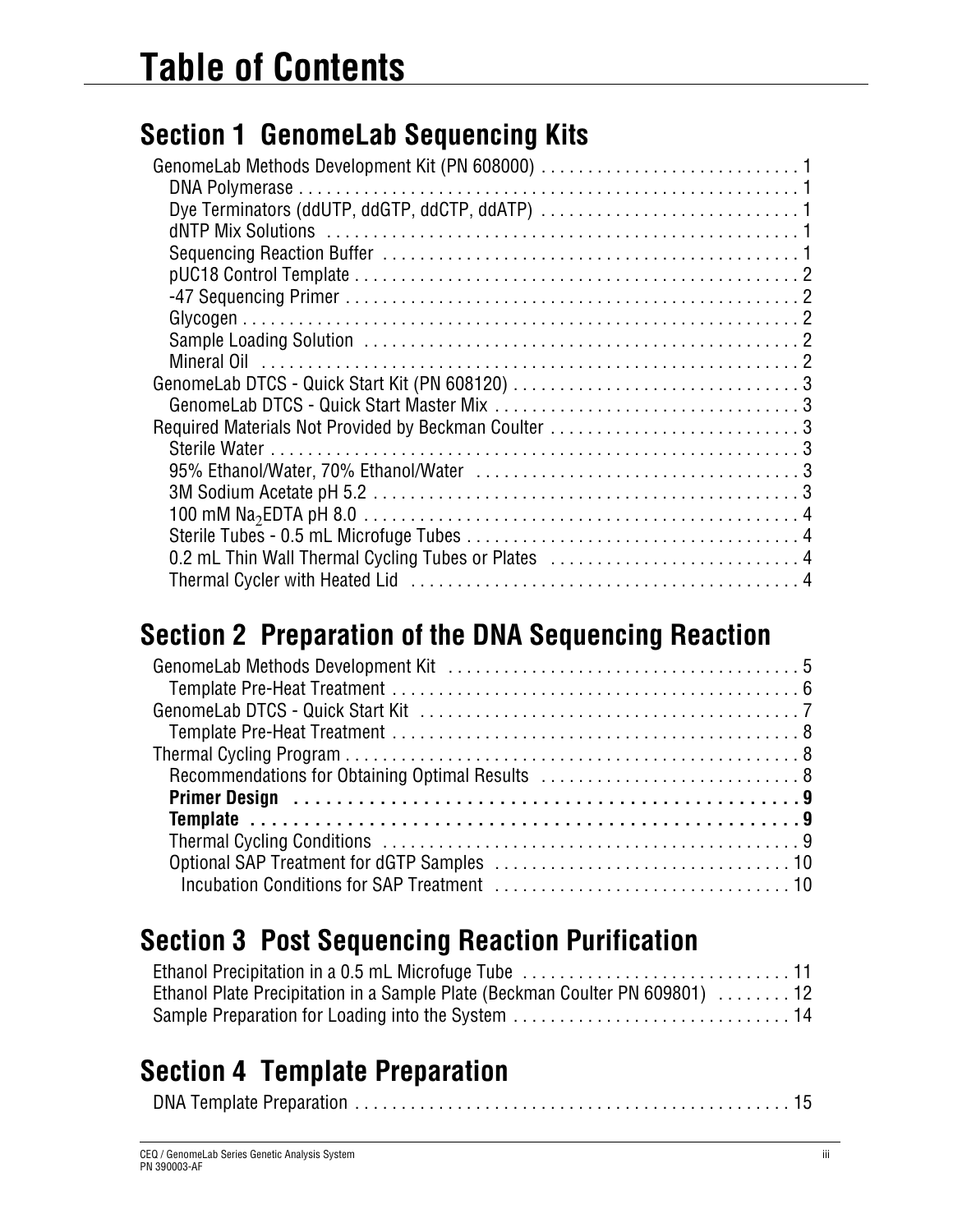### **[Appendix A](#page-22-0)**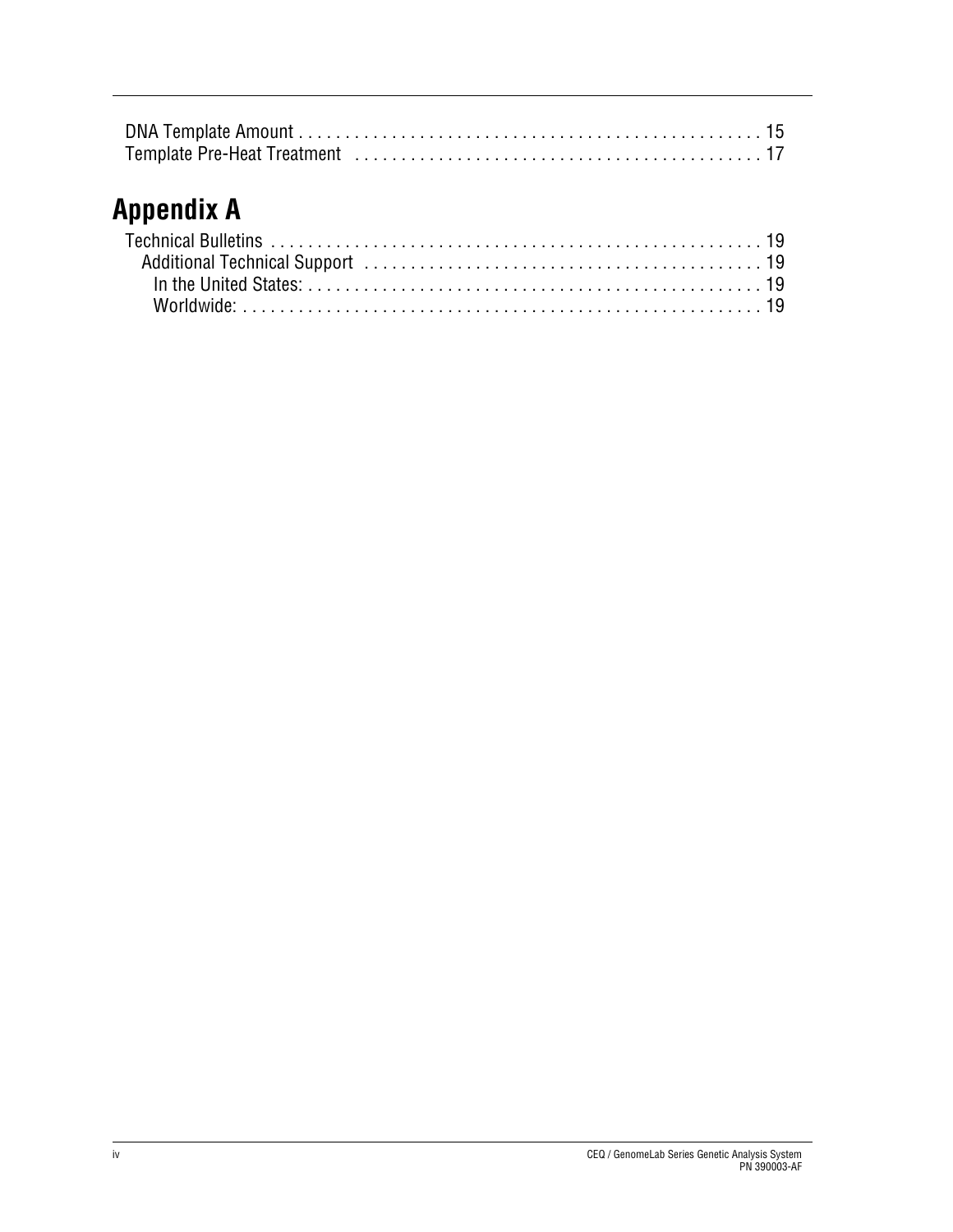### **1GenomeLab Sequencing Kits**

### <span id="page-4-1"></span><span id="page-4-0"></span>**1.1 GenomeLab Methods Development Kit (PN 608000)**

The kit should arrive frozen and be transferred to a NON-FROST-FREE FREEZER set at -20°C for storage. The important components that require -20°C storage are the DNA polymerase, the dye labeled terminators, and the Sample Loading Solution.

**NOTE** The enzyme is in glycerol and WILL NOT freeze solid.

#### <span id="page-4-2"></span>**DNA Polymerase**

The DNA polymerase supplied in the kit is a proprietary polymerase.

#### <span id="page-4-3"></span>**Dye Terminators (ddUTP, ddGTP, ddCTP, ddATP)**

Beckman Coulter, Inc. manufactures the four dye-terminators, each one containing a different fluor whose excitation and emission spectrum is in the near infrared region. These dyes are NOT compatible with the ABI or Amersham systems and likewise, the Amersham and ABI dyes are NOT compatible with the Beckman Coulter system. For optimal performance, thaw the dye-terminators on ice.

#### <span id="page-4-4"></span>**dNTP Mix Solutions**

These solutions contain the four dNTPs required for chain extension during the polymerization reaction. The ratios of the dNTPs to the terminators have been carefully optimized to give the best performance of the kit. Changing the amounts of the dNTPs or terminators from the recommended amounts will cause differences in the frequencies of chain termination during the cycle sequencing reactions and will affect the performance of the kit. In addition, the dNTP(I) Mix contains dITP, a dGTP analog used to reduce "compressions." Because dITP is used along with the DNA Polymerase, the extension temperature of  $60^{\circ}$ C must be maintained. The  $dNTP(G)$  mix contains the standard deoxynucleotides including dGTP which can help sequence through some difficult secondary structure and G-C rich regions. This dNTP(G) mix will demonstrate band compressions that should be verified with the dITP chemistry.

#### <span id="page-4-5"></span>**Sequencing Reaction Buffer**

The buffer is 10X concentrated and optimized for use with the DNA Polymerase. When thawing, make sure that no precipitate is visible in the tube. If a precipitate is present, you can warm the buffer to 65°C for a few minutes to redissolve the precipitate. If the precipitate is not redissolved before use, the efficiency of the sequencing reactions will be adversely affected, causing low signal on the system.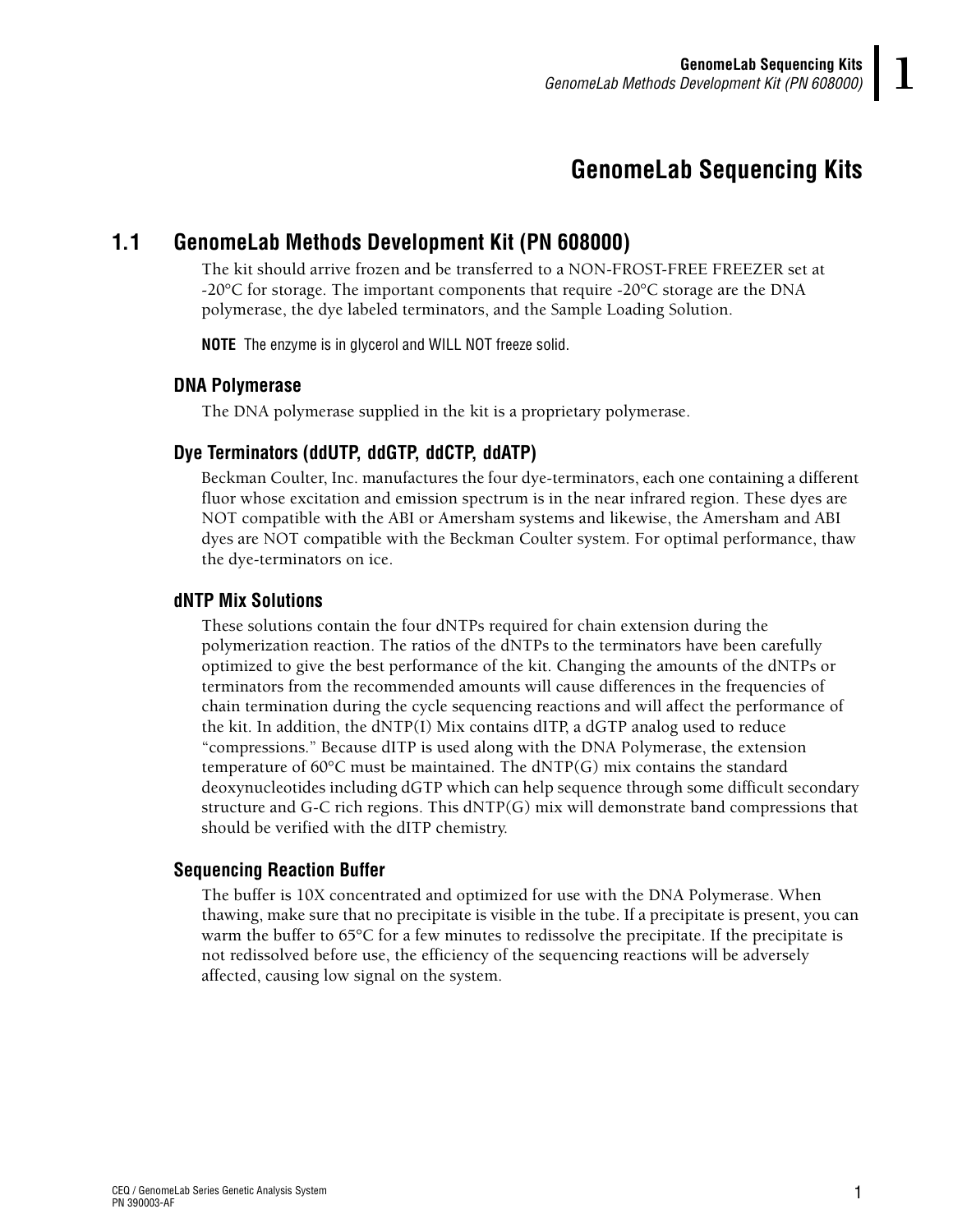#### <span id="page-5-0"></span>**pUC18 Control Template**

The control template is a highly purified sample of pUC18 DNA. The DNA is a double stranded plasmid of 2685 base pairs in length. The sequence of the pUC18 used in the GenomeLab Methods Development kit differs from that published in GenBank by one base; therefore, comparisons should be made only to the sequence provided by Beckman Coulter, Inc. (pUC18dG).

**NOTE** The pUC18 control template is different from the GenomeLab Sequencing Test Sample. The GenomeLab Sequencing Test Sample is the product of sequencing pUC18 control template. It contains the sequencing fragments and residual template that is purified along with the sequencing fragments.

#### <span id="page-5-1"></span>**-47 Sequencing Primer**

The -47 Sequencing Primer is 24 bases long, with a 62.5% GC content and a  $T_m$  (dissociation temperature as determined by Oligo 5.0 software nearest neighbor method: NBI/Genovus) of 79.8°C and has the following sequence:

#### 5'-d(CGCCAGGGTTTTCCCAGTCACGAC)-3'

The primer has been HPLC purified and diluted to a concentration of 1.6 pMol/µL (or 1.6 µM). The -47 Sequencing Primer does not form internal structures and is an excellent sequencing primer. You can also use other primers such as T3, T7, SP6, and some M13 forward and reverse primers, although they tend to be less efficient since they are shorter and have lower melting temperatures. The cycling conditions stated in the protocol were not optimized for these other primers; however, further modifications to the standard protocol could enhance the sequencing data obtained using these primers. It is likely that changes to the thermal cycling parameters may be needed to optimize certain template/primer combinations. (See ["Thermal Cycling Program" on page 8.](#page-11-3))

#### <span id="page-5-2"></span>**Glycogen**

Glycogen is used to help precipitate the sequencing fragments following the sequencing reactions. Omitting glycogen leads to poor precipitations and low fluorescence signal when performing the separation on the system.

#### <span id="page-5-3"></span>**Sample Loading Solution**

Sample Loading Solution (SLS) is used for the resuspension of the sequencing reaction products following post reaction clean up. Once the Sample Loading Solution is initially thawed, it should be aliquoted in smaller volumes, frozen at -20°C, and not thawed more than one additional time. Improper storage or excessive freeze thawing leads to low, or complete loss of, fluorescence signal.

#### <span id="page-5-4"></span>**Mineral Oil**

Mineral oil is used to overlay the samples after their final resuspension in Sample Loading Solution (SLS) in the sample plate. The oil protects the dyes and increases their stability. In general, samples can be reinjected two to three days following their initial injection, if left at room temperature. For longer term storage, samples should be kept at -20°C. If additional Mineral Oil is required, use the same oil as supplied in the GenomeLab Methods Development kit (PN 608000). Using other Mineral Oil is not recommended as it can result in loss of fluorescence signal on the system.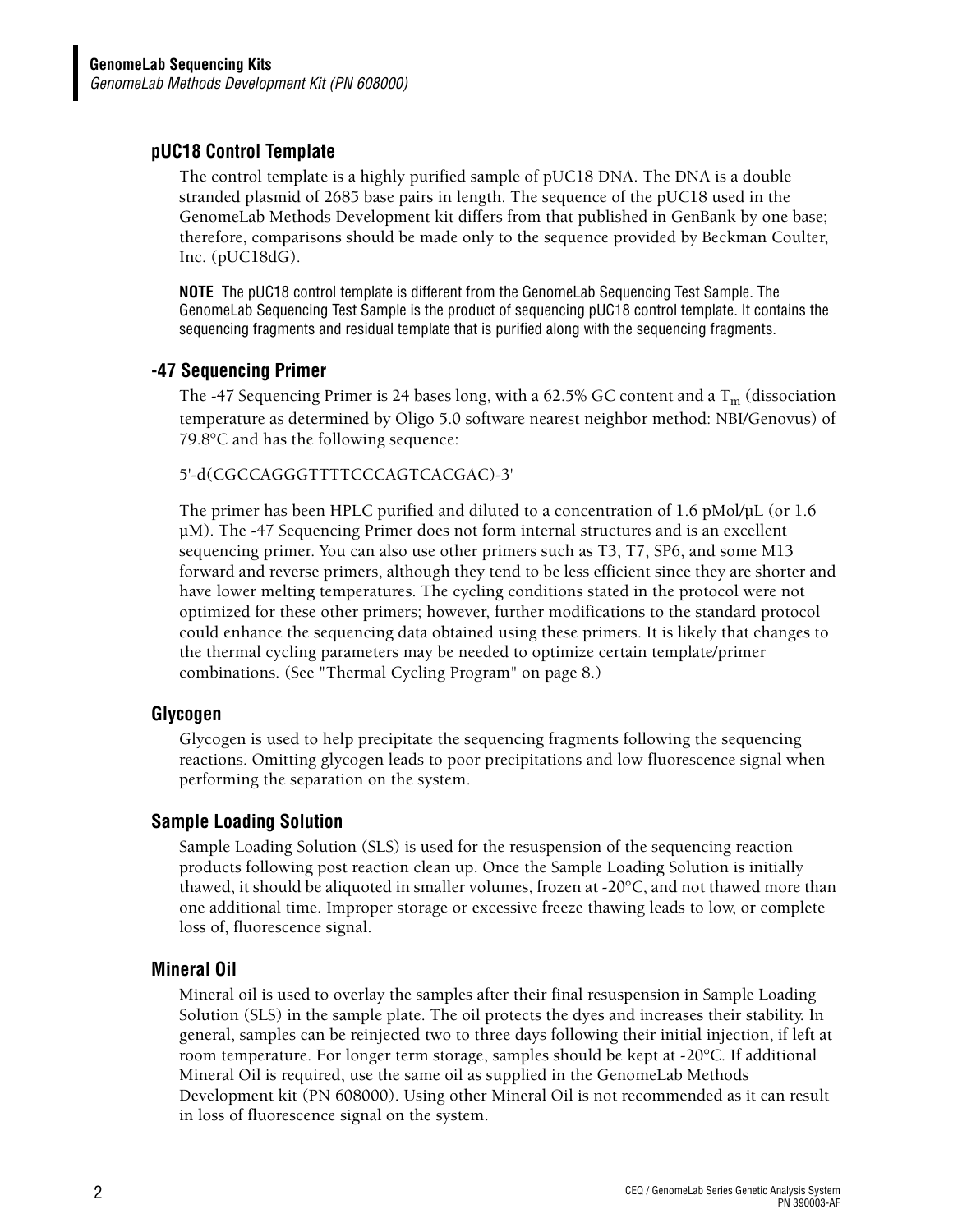#### <span id="page-6-0"></span>**1.2 GenomeLab DTCS - Quick Start Kit (PN 608120)**

The GenomeLab DTCS - Quick Start Kit provides a convenient alternative to sequencing reaction preparation. The Reaction Buffer, dNTPs, dye labeled terminators and DNA polymerase are provided as a "master mix" solution in a single tube. The kit should arrive frozen and be transferred to a NON-FROST-FREE FREEZER set at -20°C for storage. The important components that require -20°C storage are the dye labeled terminators and the DNA Polymerase, contained in the GenomeLab DTCS Quick Start Master Mix, and the Sample Loading Solution.

#### <span id="page-6-1"></span>**GenomeLab DTCS - Quick Start Master Mix**

This solution contains, in a single tube, the DNA polymerase, reaction buffer, deoxynucleotide triphosphates, and all four dye labeled dideoxynucleotide triphosphate terminators. All information for the individual components remain the same as for the GenomeLab Methods Development Kit above, except for the reaction buffer. The reaction buffer is less concentrated in the master mix and should not precipitate out of solution. The GenomeLab DTCS - Quick Start Master Mix should be thawed on ice.

The following list identifies the remaining components, which are the same as those provided in the GenomeLab Methods Development Kit.

- pUC18 Control Template (See ["pUC18 Control Template" on page 2](#page-5-0).)
- -47 Sequencing Primer (See ["-47 Sequencing Primer" on page 2](#page-5-1).)
- Glycogen (See ["Glycogen" on page 2](#page-5-2).)
- Sample Loading Solution (See "Sample Loading Solution" on page 2.)
- Mineral Oil (See ["Mineral Oil" on page 2](#page-5-4).)

#### <span id="page-6-3"></span><span id="page-6-2"></span>**1.3 Required Materials Not Provided by Beckman Coulter**

#### **Sterile Water**

Use deionized and sterilized water that has NOT been treated with DEPC (diethyl pyrocarbonate). DEPC is a reagent commonly used to treat water to inhibit the activity of RNase enzymes. Residual DEPC interferes with sequencing enzymatic reactions and can cause low signal and current instability.

#### <span id="page-6-4"></span>**95% Ethanol/Water, 70% Ethanol/Water**

These reagents are used to precipitate the reactions following cycle sequencing. The ethanol should be absolute (200 proof), 100% (molecular biology grade) and the solution should be stored at -20°C and used at that temperature. Use sterile water as described above to dilute the ethanol to the required concentration.

#### <span id="page-6-5"></span>**3M Sodium Acetate pH 5.2**

The sodium acetate is used as part of the Stop solution. It is mixed 1:1 with the 100 mM  $Na<sub>2</sub>EDTA$  just prior to use in post reaction clean up. Because the pH is critical, make sure the sodium acetate used is the correct pH; otherwise, the unincorporated dye terminators may not be efficiently removed. A 3M Sodium Acetate, pH 5.2 solution is available from Sigma (100 or 500 mL, cat # S7899).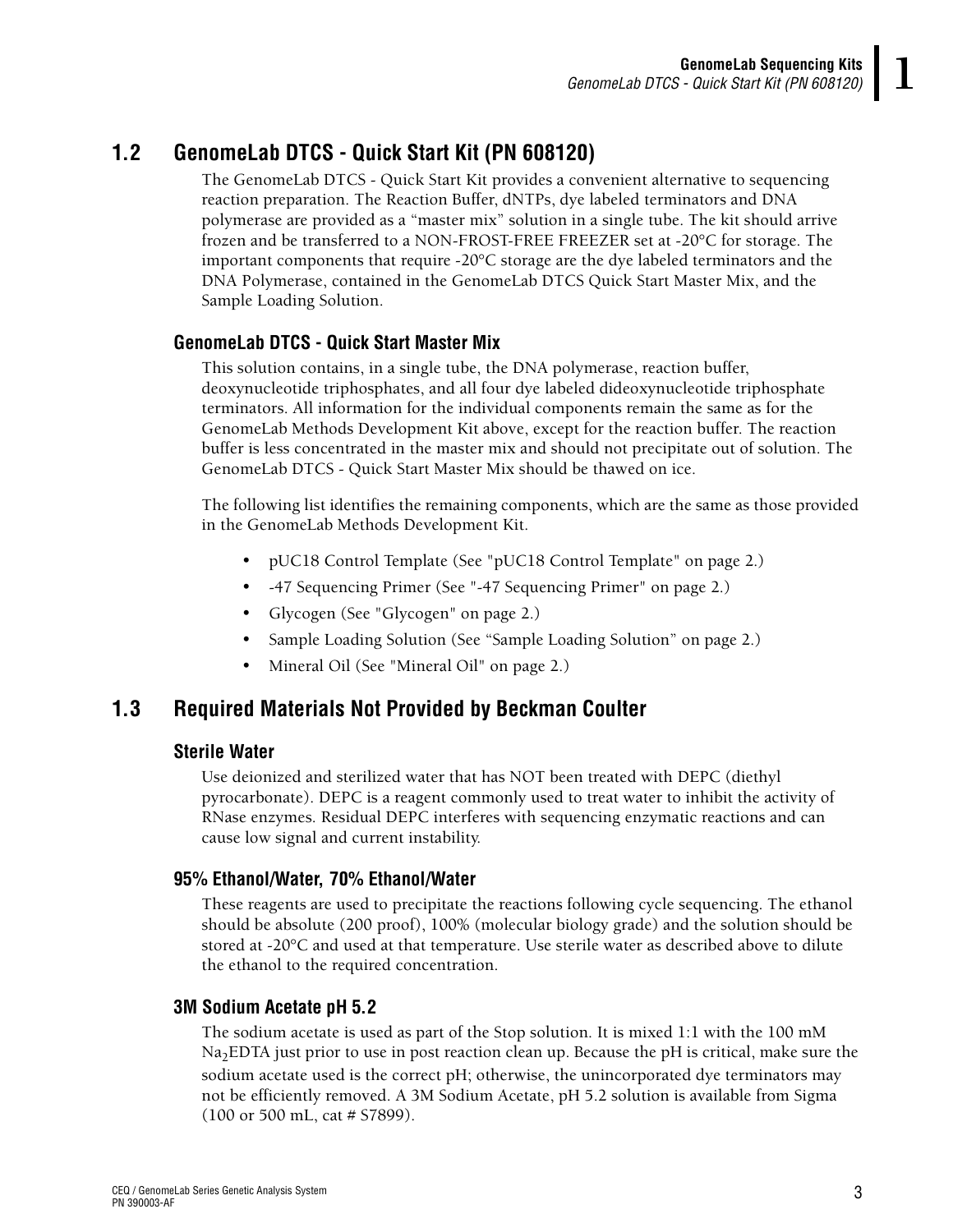#### <span id="page-7-0"></span>**100 mM Na<sub>2</sub>EDTA pH 8.0**

This is the second component of the Stop solution required for post reaction clean up. You should make up the Stop solution fresh from the Sodium Acetate and EDTA stocks; otherwise, precipitation of salts out of this solution may occur, which leads to inefficient removal of unincorporated dye terminators. A  $0.5M$  Na<sub>2</sub>EDTA (pH 8.0) solution is available from Sigma (100 mL, cat # E7889).

#### <span id="page-7-1"></span>**Sterile Tubes - 0.5 mL Microfuge Tubes**

Use 0.5 mL microfuge tubes for post reaction clean up. To prevent degradation of the DNA fragments, you must use sterile tubes.

#### <span id="page-7-2"></span>**0.2 mL Thin Wall Thermal Cycling Tubes or Plates**

The exact tubes or plates used depend on the thermal cycler. In general, you should use the tubes or plates recommended by the thermal cycler manufacturer. The sample plate (Beckman Coulter PN 609801) is compatible with certain thermal cyclers, and can be used for that purpose. The walls of the sample plate are thicker than other plates and therefore, may require adjustments to compensate for slightly slower temperature ramping times.

#### <span id="page-7-3"></span>**Thermal Cycler with Heated Lid**

Thermal cyclers with heated lids do not require an oil overlay. Working with oil and removing samples from under oil is difficult and can lead to sample loss, which decreases fluorescence signals. All thermal cyclers are slightly different in their heating/cooling/ramping capabilities. In certain cases, you may need to alter the cycling conditions slightly to compensate for this. The conditions listed in the protocol work well for MJ Research PTC 200 and PTC 100 and the Perkin Elmer PE 2400, PE 9600, and PE 9700 thermal cyclers.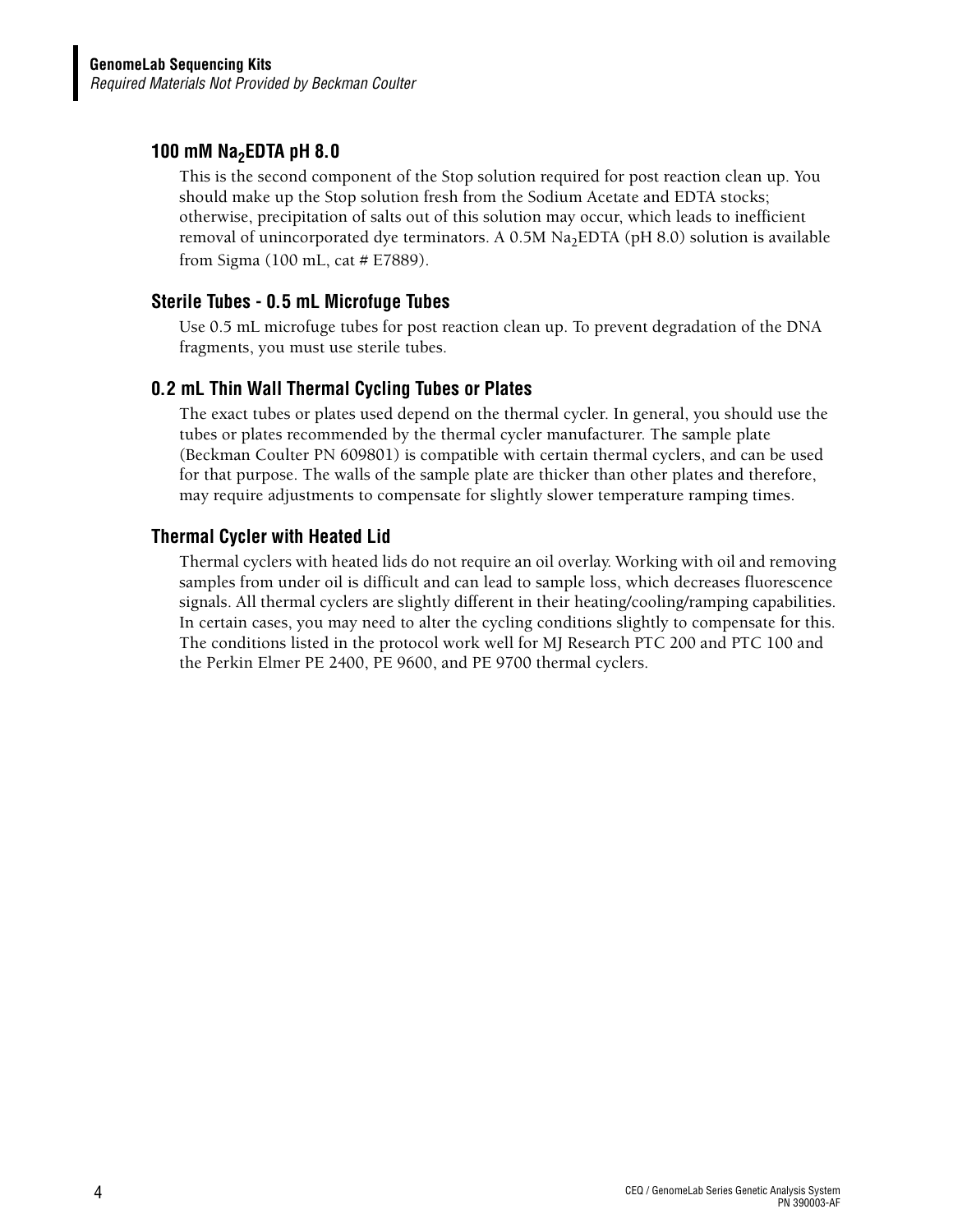### **2Preparation of the DNA Sequencing Reaction**

#### <span id="page-8-1"></span><span id="page-8-0"></span>**2.1 GenomeLab Methods Development Kit**

Prepare sequencing reactions in a 0.2 mL thin wall thermal cycling tube or microplate well. Keep all reagents on ice while preparing the sequencing reactions and add them in the order listed in the following table.

Be sure to thaw and mix the solutions thoroughly before use. Notes for most of the reaction components are listed below.

| <b>Reaction Component</b>                                     | dITP Chemistry                         | dGTP Chemistry                         | <b>See Note</b> |
|---------------------------------------------------------------|----------------------------------------|----------------------------------------|-----------------|
| Sterile H <sub>2</sub> O (to adjust total volume to 20        | $x.x \mu L$                            | $x.x \mu L$                            |                 |
| $\mu$ L)                                                      |                                        |                                        |                 |
| DNA Template* (see "DNA Template<br>Preparation" on page 15.) | $0.5 - 7.0$ µL                         | $0.5 - 5.0$ µL                         |                 |
| Customer supplied primer OR -47<br>sequencing primer          | $(1.6 \text{ pMol/}\mu L)$ 2.0 $\mu L$ | $(1.6 \text{ pMol/}\mu L)$ 2.0 $\mu L$ |                 |
| 10X sequencing reaction Buffer                                | $2.0 \mu L$                            | $2.0 \mu L$                            | 2               |
| dNTP(I) or dNTP(G) Mix                                        | 1.0 $\mu$ L dNTP(I) Mix                | 1.0 $\mu$ L dNTP(G) Mix                | 3               |
| ddUTP Dye Terminator                                          | $2.0 \mu L$                            | $2.0 \mu L$                            | 4               |
| ddGTP Dye Terminator                                          | $1.0 \mu L$                            | $3.0 \mu L$                            | 4               |
| ddCTP Dye Terminator                                          | $2.0 \mu L$                            | $2.0 \mu L$                            | 4               |
| ddATP Dye Terminator                                          | $2.0 \mu L$                            | $2.0 \mu L$                            | 4               |
| DNA Polymerase Enzyme                                         | $1.0 \mu L$                            | $1.0 \mu L$                            | 5               |
| <b>Total Reaction Volume</b>                                  | $20.0$ µL                              | $20.0$ $\mu$ L                         |                 |

\* Use 0.5 µL for pUC18 control template

Mix the reaction components thoroughly. Consolidate the liquid to the bottom of the tube or well by briefly centrifuging before thermal cycling.

Although mixing occurs as the temperature cycles during the thermal cycling steps, it is not as effective as thorough mixing prior to cycling. In addition, the entire solution needs to be consolidated so the temperature changes are uniform for the entire mix.

**NOTE** The *water* should be deionized, sterile water but not DEPC treated. The exact amount added depends on the template volume (see table above).

**NOTE** The *DNA template* should be in water or 10 mM Tris-HCl pH 8.5. EDTA should not be present as it can inhibit the sequencing reaction.

1. Primers should be purified by "trityl-on HPLC" or OCP columns and not acrylamide gel purified. Impurities in the primer can load contaminants on the system causing current failures and low signals. Desalted primers MAY be acceptable, but if there is any question, use HPLC or OCP columns for primer purification.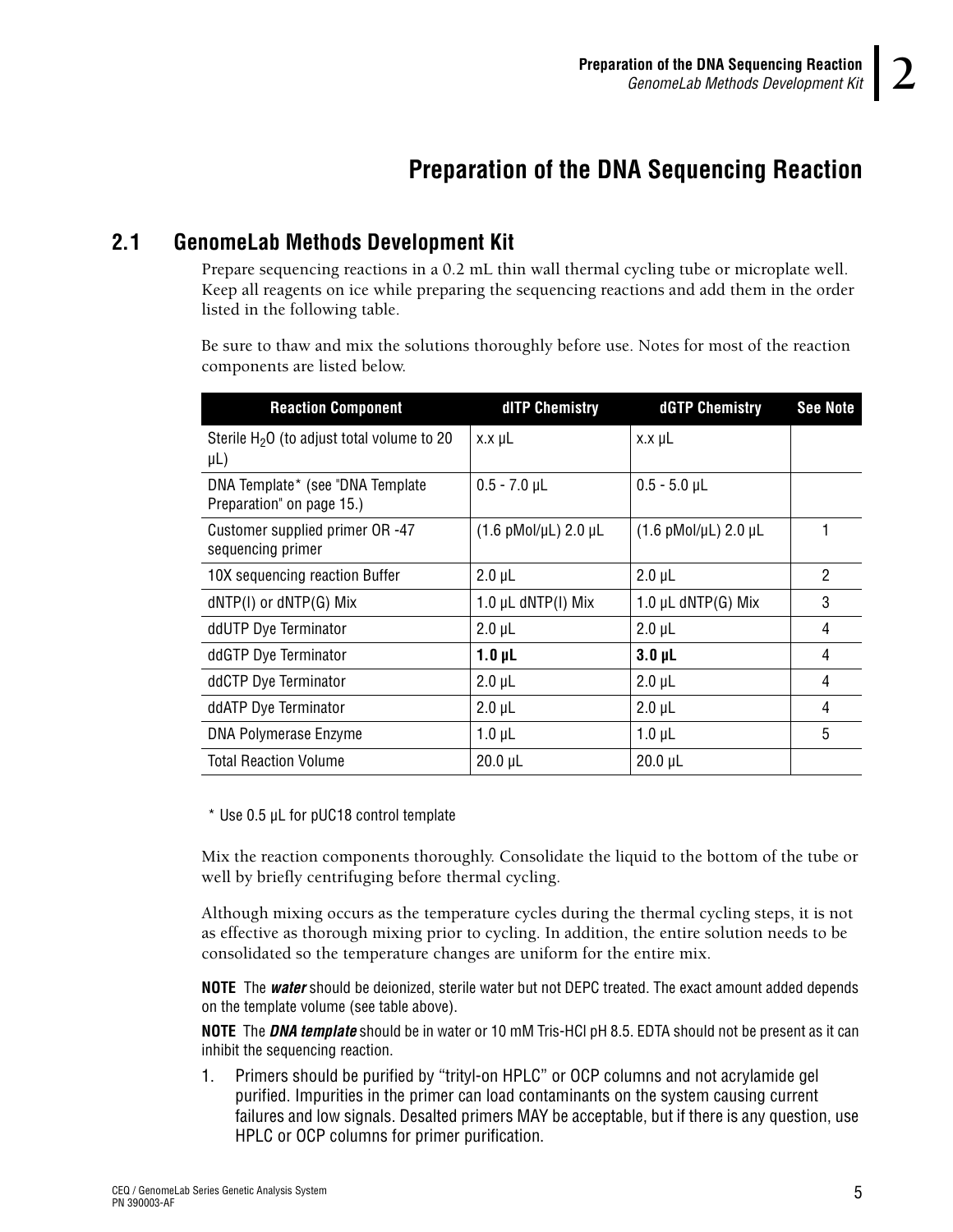If the cycling conditions or bad primer design are an issue, then the current will be normal but little or no signal will be observed.

The template to primer ratio is also important. If not enough primer is present, insufficient extension products will be generated during the sequencing reactions. This leads to little or no fluorescence signal on the system. The optimum ratio for dsDNA is greater than or equal to 40:1 of primer to template. Higher ratios may improve the quality of the sequencing results in some cases. For PCR products, where generally only small amounts of template are used, ratios greater than 600:1 of primer to template have been shown to work.

- 2. Make certain that there is no precipitate in the solution before use. Dissolve any precipitate present by warming the solution.
- 3. The dNTP(I) Mix contains dITP, a dGTP analog used to reduce "compressions." Because dITP is used the extension temperature of 60°C must be maintained instead of 72°C normally used with thermal stable DNA polymerases.

The dNTP(G) Mix contains the standard deoxynucleotides including dGTP. Due to band compressions, we do not recommend using dGTP chemistry for routine sequencing. The dGTP chemistry is recommended only for sequencing through difficult regions that may include polymerase hard stops, secondary structures and GC rich regions. Use the dITP chemistry to confirm all band compression regions and the regions adjacent to band compressions.

- 4. The terminators are in methanol and will therefore freeze at a lower temperature than the other components. Do not warm the dye labeled terminator solutions at 37°C, as the methanol will eventually be lost, resulting in dye degradation.
- 5. The enzyme is in a glycerol buffer and will not freeze, even at -20°C. Make sure to centrifuge the tube briefly to consolidate the liquid before use. Glycerol is difficult to pipette due to its viscosity; therefore, take extra care when adding this component.

#### <span id="page-9-0"></span>**Template Pre-Heat Treatment**

For certain plasmid DNA templates, a pre-heat treatment improves both signal strength and current stability. Perform this treatment only on the DNA template and water. Do not add any other sequencing reaction components to the template before performing this pre-heat treatment. This treatment is not recommended for PCR product sequencing templates. For details on this treatment, see ["Template Pre-Heat Treatment" on page 17](#page-20-1).

For longer sequencing read lengths and the control template, heat the temp at 65°C for 5 minutes in a thermal cycler and then cool to room temperature before adding the remainder of the sequencing reaction components. For heavily supercoiled templates, heat the template at 96°C for 1 minute. If the raw data signal declines steeply when using this treatment, reduce the heating temperature or time conditions. If the current is low or unstable following this treatment, the treatment can be increased to 96°C for 3 minutes.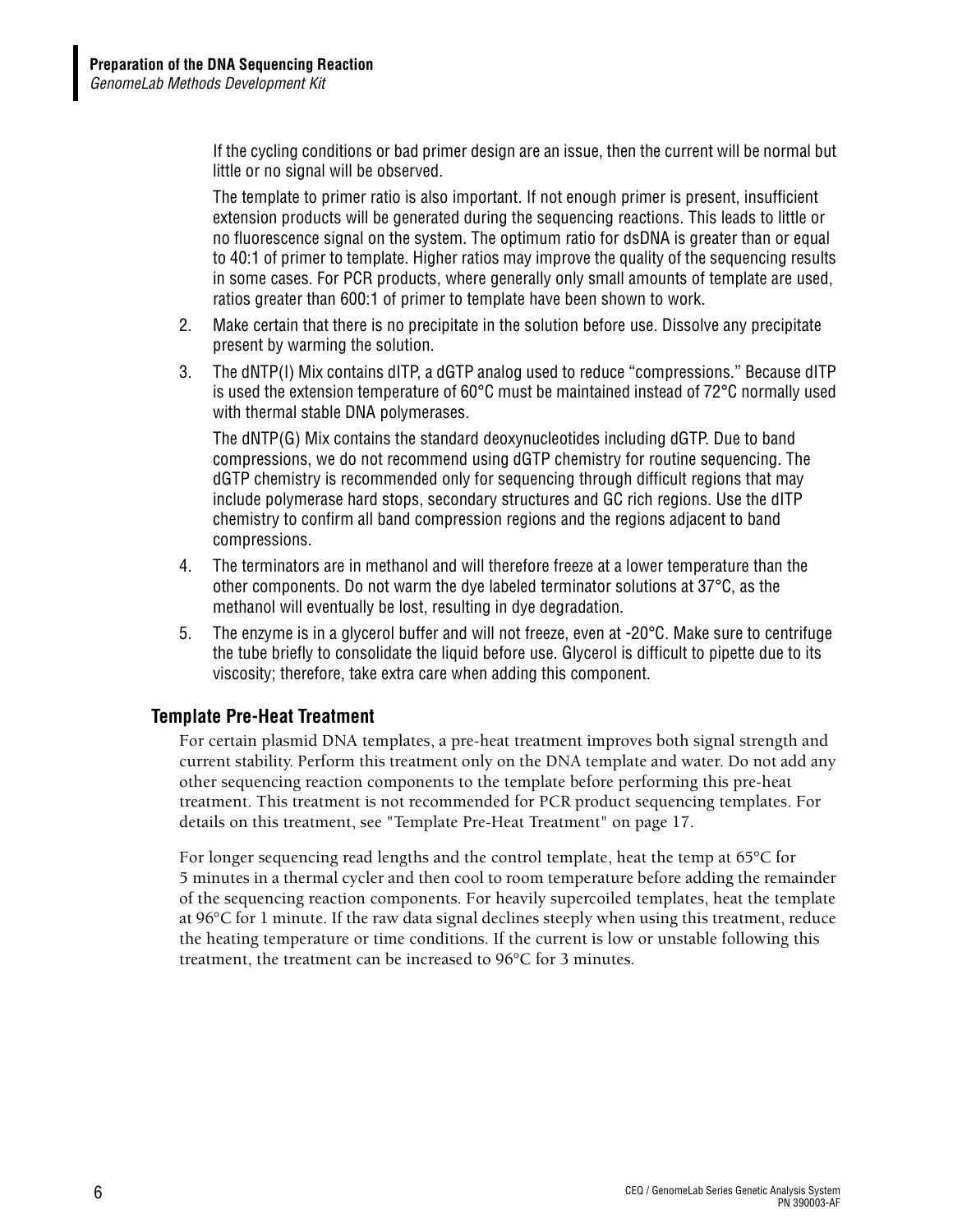#### <span id="page-10-0"></span>**2.2 GenomeLab DTCS - Quick Start Kit**

The GenomeLab DTCS - Quick Start Kit eliminates multiple pipetting steps and possible reagent omission errors while preparing sequencing reactions. The volume of Master Mix added to the sequencing reaction is only 8 µL leaving more volume for DNA template and primer. The reactions can be performed in a 0.2 mL thin wall tube or microplate well. Keep all reagents on ice while preparing the sequencing reactions and add them in the order listed below.

Be sure to thaw and mix the solutions thoroughly before use. Notes for the different components are listed below.

| <b>Reaction Component</b>                                     | <b>Amount</b>                          | See note |
|---------------------------------------------------------------|----------------------------------------|----------|
| $H2O$ (to adjust total volume to 20 µL)                       | $x.x \mu L$                            |          |
| DNA Template* (see "DNA Template"<br>Preparation" on page 15) | $0.5 - 10.0$ µL                        |          |
| Customer supplied primer OR -47<br>sequencing primer          | $(1.6 \text{ pMol/}\mu L)$ 2.0 $\mu L$ | 6        |
|                                                               |                                        |          |
| GenomeLab DTCS - Quick Start Master Mix                       | $8.0 \mu L$                            |          |
| <b>Total Reaction Volume</b>                                  | $20.0 \mu L$                           |          |

\* Use 0.5 µL for pUC18 control template

Mix the reaction components thoroughly. Consolidate the liquid to the bottom of the tube or well by briefly centrifuging before thermal cycling.

Although mixing will occur as the temperature cycles during the thermal cycling steps, it is not as effective as thorough mixing prior to cycling. In addition, the entire solution needs to be consolidated so that the temperature changes are uniform for the entire mix.

**NOTE** The water should be deionized, sterile water but not DEPC treated. The exact amount added depends on the template volume (see table above).

**NOTE** The DNA should be in water or 10 mM Tris-HCl pH 8.5. EDTA should not be present as it can inhibit the sequencing reaction.

1. Primers should be purified by "trityl-on HPLC" or OCP columns and not acrylamide gel purified. Impurities in the primer may load contaminants on the system causing current failures and low signals. Desalted primers MAY be acceptable, but if there is any question, use HPLC or OCP columns for primer purification.

If the cycling conditions or bad primer design are an issue, then the current will be normal but little or no signal will be observed.

The template to primer ratio is also important. If not enough primer is present, insufficient extension products will be generated during the sequencing reactions. This leads to little or no fluorescence signal on the system. The optimum ratio for dsDNA is greater than or equal to 40:1 of primer to template. Higher ratios may improve the quality of the sequencing results in some cases. For PCR products, where generally only small amounts of template are used, ratios greater than 600:1 of primer to template have been shown to work.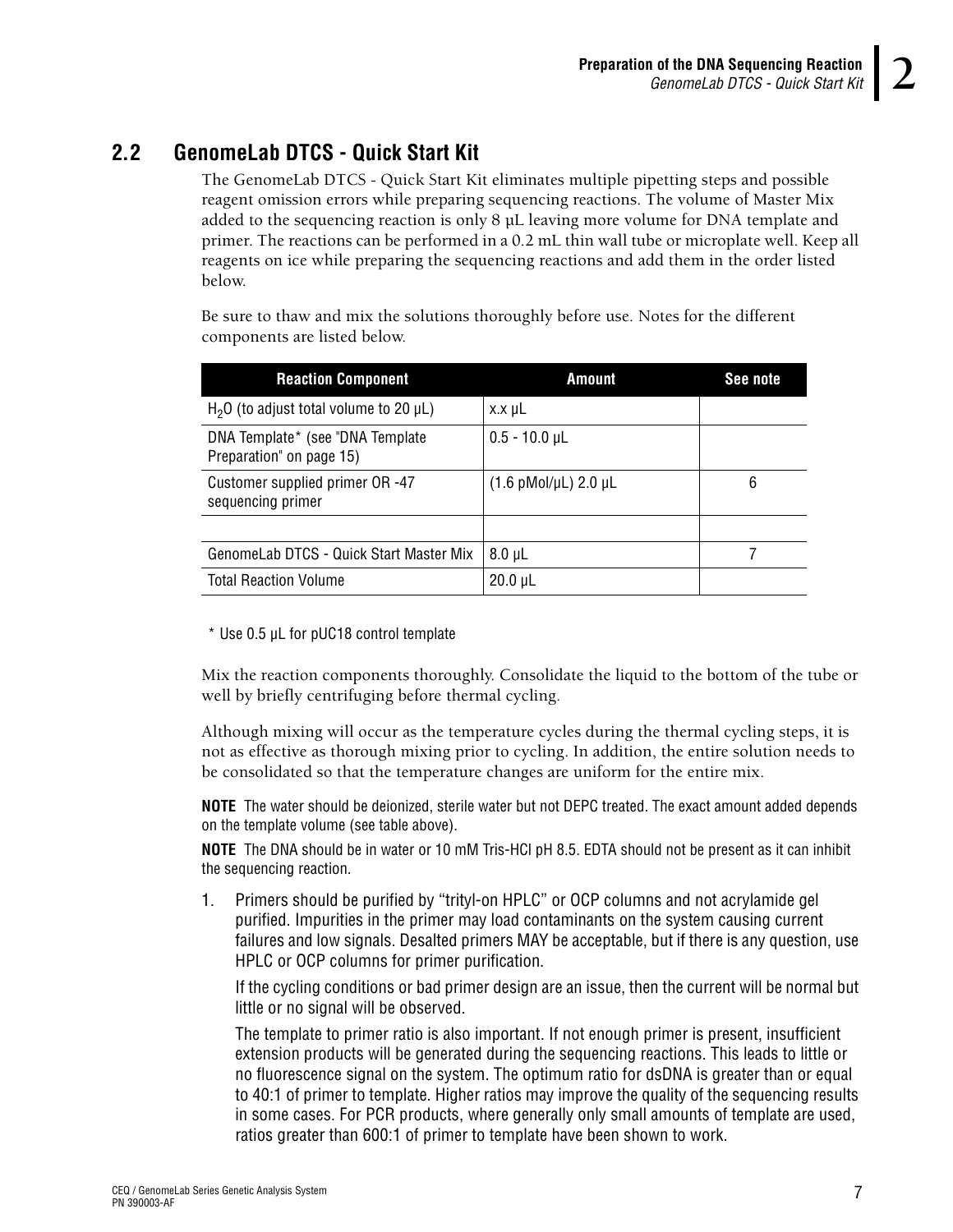2. The GenomeLab DTCS - Quick Start Master Mix contains the DNA polymerase, dNTPs (including dITP), dye labeled terminators, and reaction buffer components. Since dITP, a dGTP analog, is used to reduce "compressions," the thermal cycling extension temperature of 60°C must be maintained instead of 72°C normally used with thermal stable DNA polymerases. This master mix should be thawed and kept on ice. Improper handling may lead to little or no fluorescent signal on the system.

#### <span id="page-11-0"></span>**Template Pre-Heat Treatment**

For certain plasmid DNA templates, a pre-heat treatment improves both signal strength and current stability. Perform this treatment only on the DNA template and water. Do not add any other sequencing reaction components to the template before performing this pre-heat treatment. This treatment is not recommended for PCR product sequencing templates. For further details on this treatment see ["Template Pre-Heat Treatment" on page 17](#page-20-1).

For longer sequencing read lengths and the control template, heat the temp at 65°C for 5 minutes in a thermal cycler and then cool to room temperature before adding the remainder of the sequencing reaction components. For heavily supercoiled templates, heat the template at 96°C for 1 minute. If the raw data signal declines steeply when using this treatment, reduce the heating temperature or time conditions. If the current is low or unstable following this treatment, the treatment can be increased to 96°C for 3 minutes.

|      | dITP Chemistry | dGTP Chemistry    |         |  |  |  |  |  |  |
|------|----------------|-------------------|---------|--|--|--|--|--|--|
| 96°C | 20 sec.        | $96^{\circ}$ C    | 20 sec. |  |  |  |  |  |  |
| 50°C | 20 sec.        | $50 - 68$ °C      | 20 sec. |  |  |  |  |  |  |
| 60°C | 4 min.         | $68-72^{\circ}$ C | 2 min.  |  |  |  |  |  |  |

#### <span id="page-11-3"></span><span id="page-11-1"></span>**2.3 Thermal Cycling Program**

Complete 30 cycles of the above three temperatures followed by holding at 4°C.

The dITP chemistry cycling parameters are optimized for the control template and primer, but should work in most other cases. For the dGTP chemistry, an annealing temperature of 58°C and an extension temperature of 68°C is suitable for the supplied M13-47 primer and most templates, and the pUC18 control. It may be necessary to modify the thermal cycling parameters for other primer and template combinations.

For the annealing step, a temperature based on the primer melting temperature  $(T_m)$  minus 3 to 5°C is recommended as a starting point. The higher extension temperature of 72°C may be helpful with highly G-C rich templates.

#### <span id="page-11-2"></span>**Recommendations for Obtaining Optimal Results**

The following topics discuss cases that may require changes to the primer design, template, and thermal cycling conditions.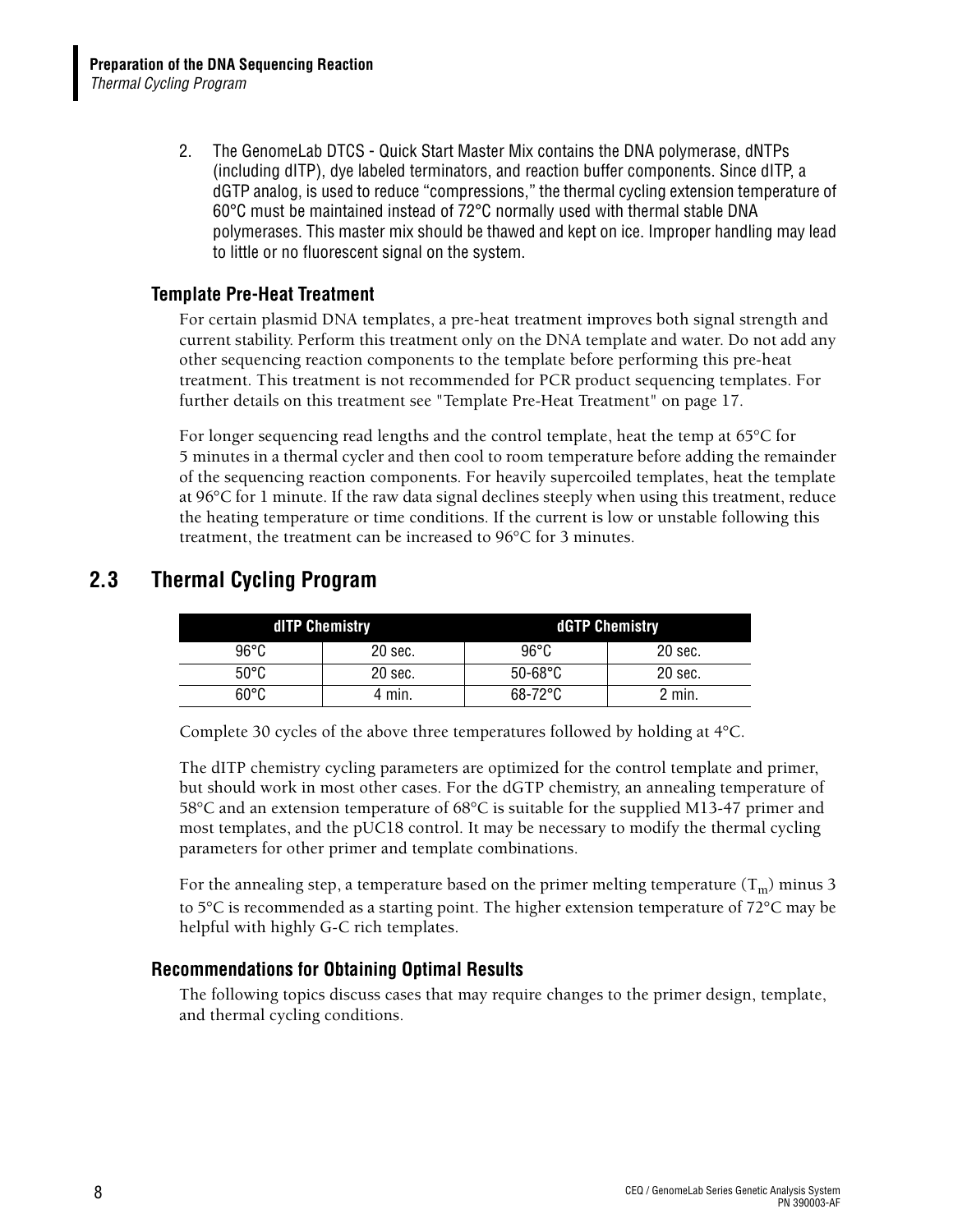#### <span id="page-12-0"></span>**Primer Design**

Primer design is critical to good sequencing. The conditions for thermal cycling listed in the protocol work well for the -47 primer and other "universal" primers. Some primers may require changes in the cycling conditions for optimal performance. Since other primers (e.g. SP6, T3, T7, -21 primer) are shorter and have lower melting temperatures, sequencing protocols using these primers often employ lower annealing temperatures.

Primers should be at least 18 bases long to ensure good hybridization. The best primers for cycle sequencing are between 23-26 bases in length (for example, the primer supplied in the GenomeLab Methods Development and Quick Start kits is 24 bases long). In addition, primers should have a melting temperature (or  $T_m$ ) of greater than 55°C, and the optimum  $T_m$  is above 60 $\degree$ C for the thermal cycling conditions listed above. The GC content of primers should be around 50%. Again, if this is not possible, a longer primer should be designed to bring the  $T_m$  up to the recommended range.

Primers should not self anneal (form internal secondary structures) or hybridize within themselves (form "primer dimer") because this reduces priming and generates fewer extension products. Software programs such as Oligo 5.0 (NBI/Genovus) are available to help with primer design. Oligo 6.0 is available from Molecular Biology Insight, Inc. (800-747-4362).

As with PCR, some new primers require optimization of the cycling conditions. The conditions given in the protocol are good for a well designed primer. In cases where the  $T_m$  is low, changes may need to be made. In general, this requires altering the annealing temperature. Changing the extension temperature and time or denaturation temperature and time do not normally enhance the sequencing results with dITP chemistry, but may be required with the dGTP chemistry.

#### <span id="page-12-1"></span>**Template**

Templates high in GC content and large templates can be more difficult to sequence. In some cases increasing the denaturation time will help. There is a limit to how long the time can be extended as the enzyme degrades more quickly the longer it is kept at elevated temperatures. The enzyme is more labile at increased temperatures, therefore increasing the denaturation temperature above 96°C is not recommended. In these cases, it may help to use the dGTP chemistry to sequence through the difficult regions.

#### <span id="page-12-2"></span>**Thermal Cycling Conditions**

For the dITP or DTCS Quick Start Chemistry, a 4-minute extension time has been selected to facilitate the sequencing of templates that are not as pure as the control template. Since the DNA polymerase does not incorporate dITP as readily as dGTP, a longer extension time is typically required. A two minute extension time is sufficient for the dGTP chemistry due to the use of the standard deoxynucleotides. The extension time may be reduced for very clean plasmid templates or short PCR products that yield sufficiently high fluorescence signal on the system. We recommend that the extension time not be reduced to less than one minute.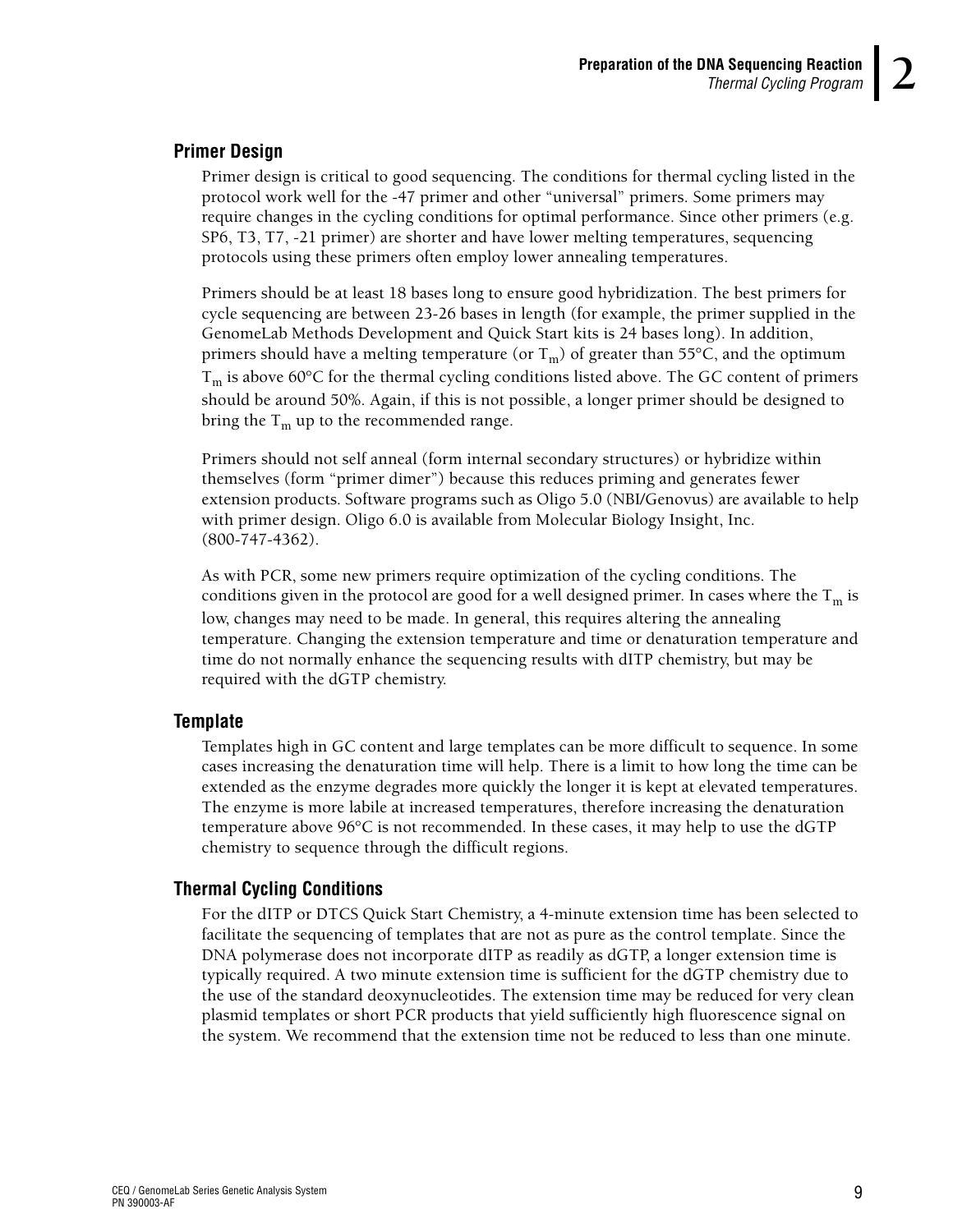The annealing temperature should be dictated by the primer's  $T_m$  (see above) and logically cannot exceed the extension temperature. In the case of the dGTP chemistry, the primer  $T_m$ and appropriate annealing temperature and time can be critical. Inappropriate annealing temperatures may lead to mis-priming and undesirable secondary sequencing products. A two-step cycle, which combines the annealing and extension steps, has been shown to work for certain primer-template combinations. The two-step cycling procedure is only applicable when the  $T_m$  for the primer is at least 5°C higher than the extension temperature (for example, if the extension temperature is 60 $^{\circ}$ C, the T<sub>m</sub> for the primer would have to be at least 65°C). For highly G-C rich templates, raising the extension temperature to 72°C has also been shown as beneficial in reducing undesirable secondary sequencing products.

The number of cycles is optimized to give the best value for time spent cycling versus amount of signal generated. Decreasing the number of cycles will decrease the number of extension products generated and therefore decrease the signal. The combination of increased primer and increased cycle number may help in certain cases where low signal is a problem.

#### <span id="page-13-0"></span>**Optional SAP Treatment for dGTP Samples**

After completing thermal cycling, you may perform an optional Shrimp Alkaline Phosphatase (SAP) treatment to remove free dye terminator peaks as needed.

Add the following to each 20 µL of sequencing reaction:

| $2 \mu L$ | 10x SAP Reaction Buffer*   |
|-----------|----------------------------|
| $1 \mu L$ | $SAP(1 \text{unit/}\mu L)$ |

Mix thoroughly by pipetting up and down. Consolidate the liquid to the bottom of the tube or well by briefly centrifuging before incubation.

\*If 10x SAP reaction buffer is not available, replace the 2 µL of 10x SAP reaction buffer with  $2 \mu L$  of 100 mM MgCl<sub>2</sub>.

#### <span id="page-13-1"></span>**Incubation Conditions for SAP Treatment**

37°C 30 min.

Followed by holding at 4°C

Continue to the ethanol precipitation step.

**NOTE** If a SAP treatment is performed, modify the "Delay" setting on the Initial Data Detection tab of the Sequencing Analysis Parameters Editor in the sequencing analysis module to 0.1 minute. Alternatively, if a SAP treatment is not performed, but exclusion of free dye terminator peaks is desired, modify the "Delay" setting on the Initial Data Detection tab of the Sequencing Analysis Parameters Editor in the sequencing analysis module to 1.4 minutes.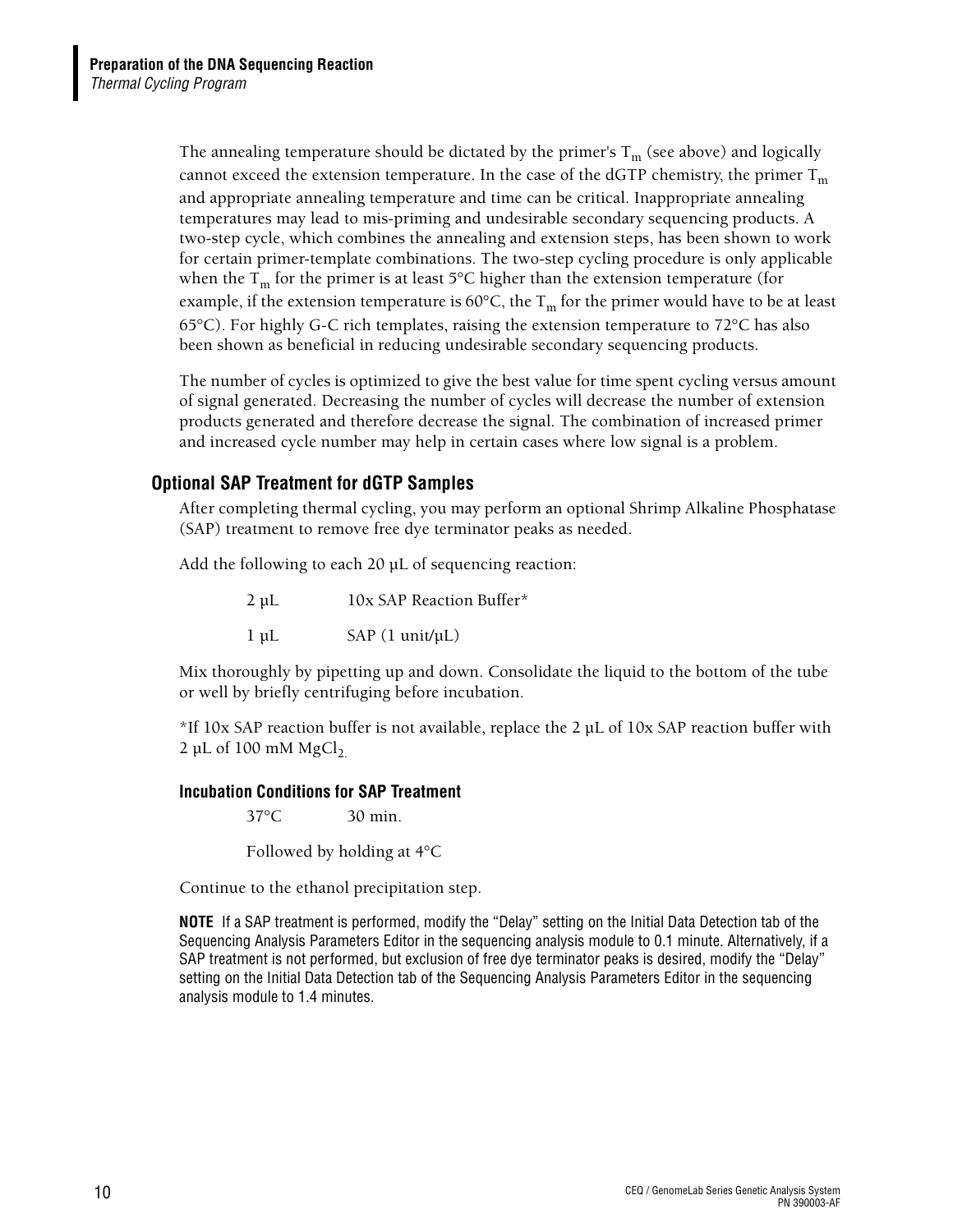### **3Post Sequencing Reaction Purification**

#### <span id="page-14-1"></span><span id="page-14-0"></span>**3.1 Ethanol Precipitation in a 0.5 mL Microfuge Tube**

- 1. Prepare a labeled sterile 0.5 mL microfuge tube for each sample.
- 2. Prepare fresh Stop Solution/Glycogen mixture of 2 µL of 3 M NaOAc (pH 5.2), 2 µL of 100 mM Na<sub>2</sub>-EDTA (pH 8.0) and 1 µL of 20 mg/mL of Glycogen (supplied with the kit). To each of the wells, add 5 µL of the Stop Solution/Glycogen mixture.

**NOTE** A stop solution "premix" which includes the glycogen may alternatively be made just prior to starting the sample cleanup as follows (amounts below are per row of 8 samples):

- 20 µL 3 M NaOAc pH 5.2
- $\cdot$  20 µL 100 mM EDTA pH 8.0
- $\cdot$  10 µL 20 mg/mL Glycogen

**NOTE** Pipette 5 µL of this stop solution premix into each tube before transferring the sequencing reactions into them.

Prepare the stop solution immediately before use and keep it at room temperature. If the stop solution is chilled or left at room temperature for too long, the EDTA will precipitate. The glycogen should be stored at -20°C with the kit.

The salt and glycogen facilitate precipitation of the DNA from the sequencing reactions. Precipitation is very inefficient without them and leads to low signal and potential color imbalance (low A signal may be observed) when run on the system.

- 3. Transfer the sequencing reactions to the appropriately well and mix thoroughly. All components must be mixed for efficient precipitation.
- 4. Add 60 µL cold 95% ethanol/water (v/v) from -20 $\degree$ C freezer and mix thoroughly. Immediately centrifuge at 14,000 rpm at 4°C for 15 minutes. Carefully remove the supernatant with a micropipette (the pellet should be visible).

**NOTE** For multiple samples, always add the cold ethanol/water immediately before centrifugation.

Thorough mixing is very important at this stage. Again, if it is not done correctly, the precipitation will be less than optimal and could lead to low signal from the system. Do not leave the samples for extended periods of time before centrifuging because this will precipitate some of the salt and dyes that the ethanol precipitation is designed to eliminate. Leaving samples at -20°C following addition of the ethanol may also have a detrimental effect. Ideally, the samples should be centrifuged immediately following addition of the ethanol.

5. Rinse the pellet **two times** with 200 µL 70% ethanol/water (v/v) from -20°C freezer. For each rinse, centrifuge immediately at 14,000 rpm at  $4^{\circ}$ C for a minimum of 2 minutes. After centrifugation, carefully remove all of the supernatant with a micropipette.

The purpose of the washes is to remove the residual salts that remain after removing the supernatant from the precipitation step. Since salts are preferentially loaded by electrokinetic injection on the system, fewer sequencing fragments will be loaded. As the salts are removed, the pellet may become invisible. Do not disturb the pellet when adding the 70% ethanol; this causes the pellet to dislodge and could lead to the entire sample being lost during the processing of the sample. Simply allowing the 70% ethanol to cover the pellet is sufficient to reduce the salt remaining in the sample.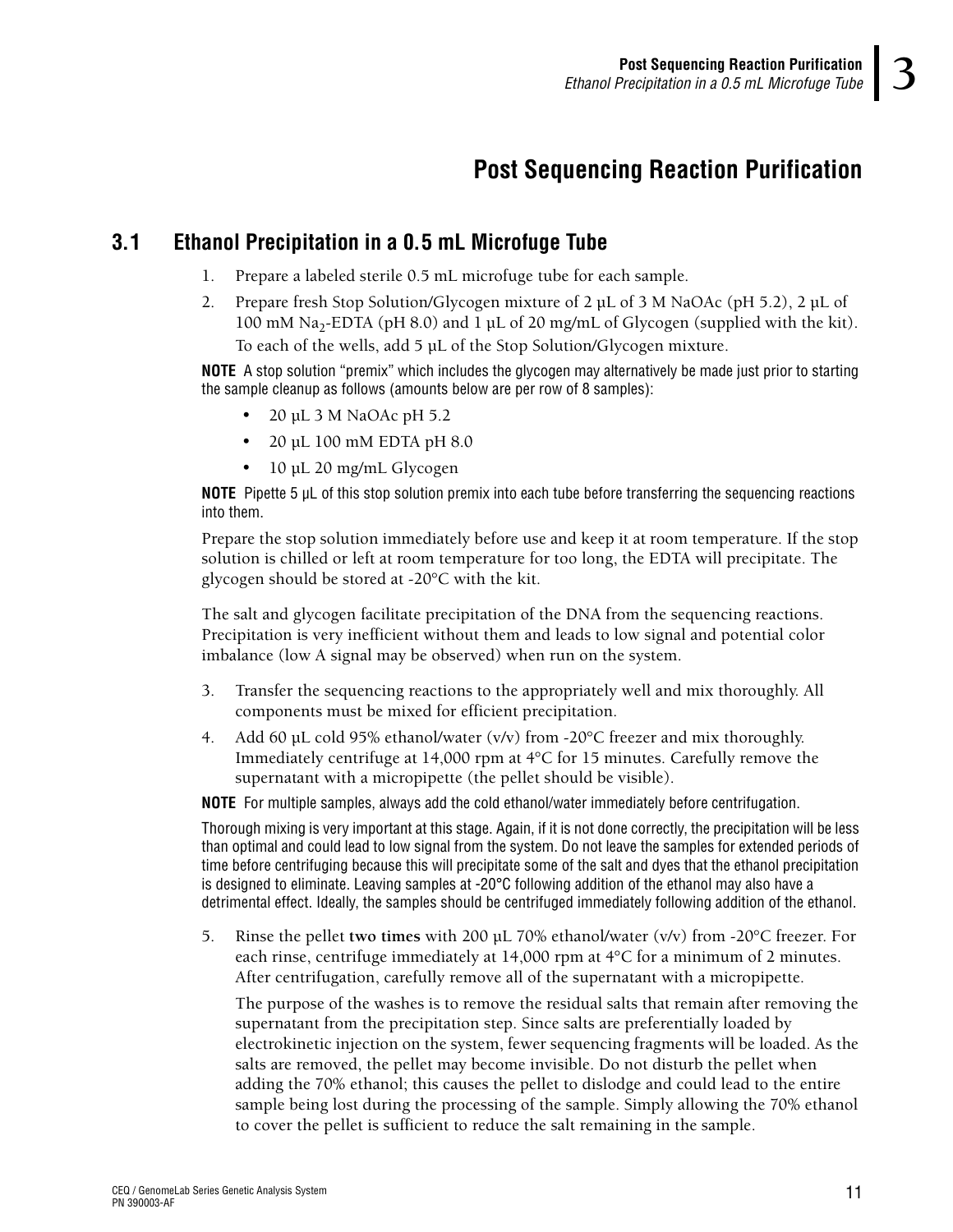- 6. Remove as much of the ethanol as possible following centrifugation. Be very careful not to suck the pellet into the pipette tip. The pellet will be fairly loose on the side of the tube and can easily be dislodged.
- 7. Vacuum dry the samples for 40 minutes using a Speed Vac (without heated drying.)

**NOTE** If extra ethanol has been left from the previous step, increased drying time may be required. In all cases, make sure that the pellet is COMPLETELY dry before going on to the next step. Ethanol left on the pellet suppresses the signal on the system. **Do NOT use heated drying to remove the ethanol.** Heating the samples while they are drying can lead to severe degradation of signals on the system.

- 8. Resuspend the sample in 40 µL of Sample Loading Solution (SLS).
- 9. Make sure that the samples are fully resuspended in the SLS. This will take from 5 15 minutes. **Heating the samples to resuspend them is NOT recommended.** The resuspended samples can be stored in closed tubes at -20°C for up to one month.

**WARNING** DO NOT STORE SAMPLES AS DRY PELLETS!

#### <span id="page-15-0"></span>**3.2 Ethanol Plate Precipitation in a Sample Plate (Beckman Coulter PN 609801)**

- 1. Spin down the sample plate after thermal cycling at maximum speed for 30 seconds to ensure that any condensation is at the bottom of the well.
- 2. To each well, add 4 µL Stop Solution (1.5 M NaOAc + 50 mM EDTA prepared daily from stock solutions previously listed) and  $1 \mu$ L of 20 mg/mL glycogen (supplied with the kit). **Mix Thoroughly!**

**NOTE** A stop solution "premix" which includes the glycogen may alternatively be made just prior to starting the sample cleanup as follows (amounts below are per row of 8 samples):

- 20 µL 3 M NaOAc pH  $5.2$
- $\cdot$  20 uL 100 mM EDTA pH 8.0
- $\cdot$  10 µL 20 mg/mL Glycogen

**NOTE** Pipette 5 µL of this stop solution premix into each well before transferring the sequencing reactions into them.

3. Prepare the stop solution immediately before use and keep it at room temperature. If the stop solution is chilled or is left at room temperature for too long the EDTA will precipitate. The glycogen should be stored at -20°C with the kit.

The salt and glycogen facilitate precipitation of the DNA from the sequencing reactions. Precipitation is inefficient without them and leads to low signal and potential color imbalance (low A signal may be observed) when run on the system.

- 4. Add 60 µL cold 95% ethanol/water (v/v) from -20°C freezer and cover plate with Seal and Sample Aluminum Foil Lids (Beckman Coulter, Inc. PN 538619).
- 5. Invert the plate 5-10 times vigorously or vortex plate.

**NOTE** For multiple samples, always add the cold ethanol/water immediately before centrifugation.

Thorough mixing is very important at this stage; otherwise, precipitation will be less than optimal and could lead to low signal on the system. Do not leave the samples for extended periods of time before centrifuging because this will precipitate some of the salt and dye terminators that the ethanol precipitation is designed to eliminate. Leaving samples at -20°C following the addition of the ethanol may also have a detrimental effect. Ideally, the samples should be centrifuged immediately following addition of the ethanol.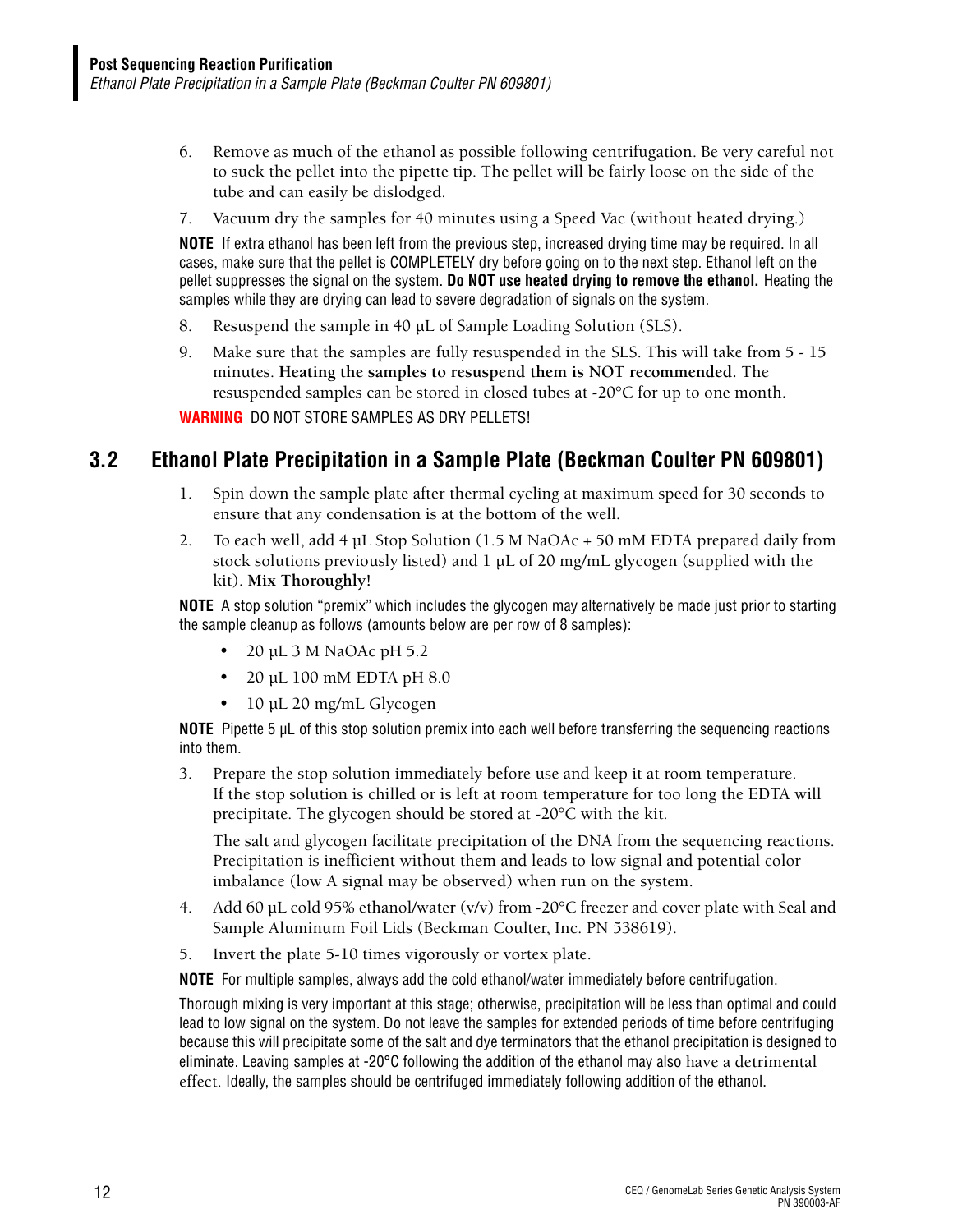| <b>Centrifuge</b>           | <b>Rotor</b>       | G     | <b>RPM</b> | Time       |
|-----------------------------|--------------------|-------|------------|------------|
| Beckman Coulter Avanti J-E  | $JS-5.3$           | 6,130 | 5,300      | 2 minutes  |
| Beckman Coulter Allegra 25R | S5700              | 5,957 | 5,700      | 2 minutes  |
| Beckman Coulter Allegra 25R | Microplate Carrier | 3,007 | 4,100      | 10 minutes |
| Beckman Coulter GS-15R      | S <sub>2096</sub>  | 1,107 | 3,000      | 30 minutes |

6. Immediately centrifuge the plate according to the following chart:

- 7. After centrifugation remove the plate and place 3-4 folds of paper towels on the centrifuge plate holder. Carefully remove the foil lid and gently invert the plate to remove the supernatant. Do not turn the plate right side up before spinning as this may disrupt the DNA pellets.
- 8. Place the inverted plate onto the paper towel lined plate holder and spin at 300 rpm for 20 seconds. For the Avanti J-E centrifuge, carefully watch the speed indicator since this centrifuge accelerates very quickly. Once at speed let it run for 10 seconds then press the Stop button.
- 9. Rinse the DNA pellet with 200  $\mu$ L 70% ethanol/water (v/v) from -20 $\degree$ C freezer. DO NOT mix or vortex the plate.
- 10. The purpose of the rinses is to remove the residual salts that remain after removing the supernatant from the precipitation step. Since salts are preferentially loaded by electrokinetic injection on the system, fewer sequencing fragments will be loaded. As the salts are removed, the pellet may become invisible. Do not disturb the pellets when adding the 70% ethanol; this dislodges the pellets and could lead to the entire sample being lost during the processing of the sample. Simply allowing the 70% ethanol to cover the pellets is sufficient to reduce the salt remaining in the sample.
- 11. After the addition of 70% ethanol/water (v/v), centrifuge the plate immediately, according to the following chart:

| <b>Centrifuge</b>           | Rotor              | G     | <b>RPM</b> | Time      |
|-----------------------------|--------------------|-------|------------|-----------|
| Beckman Coulter Avanti J-E  | $JS-5.3$           | 6,130 | 5,300      | 2 minutes |
| Beckman Coulter Allegra 25R | S5700              | 5,957 | 5,700      | 2 minutes |
| Beckman Coulter Allegra 25R | Microplate Carrier | 3,007 | 4,100      | 3 minutes |
| Beckman GS-15R              | S2096              | 1.107 | 3,000      | 5 minutes |

12. After centrifugation, gently invert the plate to remove the supernatant. Place the inverted plate on the paper towel lined plate holder and spin at 300 rpm for 20 seconds.

**NOTE** For the Avanti J-E centrifuge, carefully watch the speed indicator since this centrifuge accelerates very quickly. Once at speed let it run for 10 seconds then press the Stop button.

- 13. Repeat the rinse (steps 9-12).
- 14. Vacuum dry the samples for 10 minutes. If you are not using a speed vac with a plate rotor to dry the DNA pellets, be careful to apply and release the vacuum slowly.
- 15. Resuspend the pellets in 40 µL of Sample Loading Solution (SLS).

Make sure the samples are fully resuspended in the SLS. This takes from 5-15 minutes.

**WARNING** Do NOT heat the samples in order to resuspend them.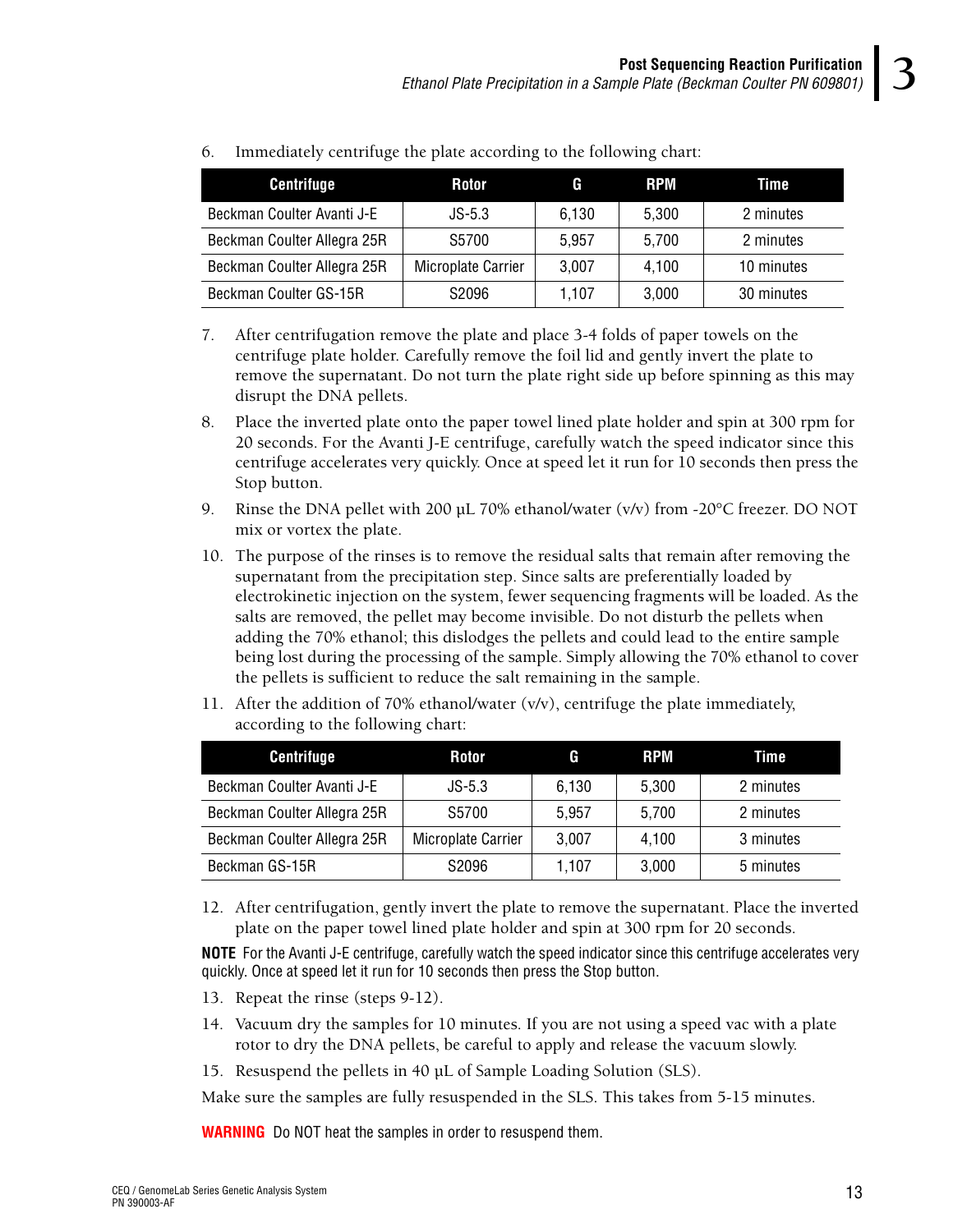The resuspended samples can be stored in the sealed plate at -20 $\degree$ C for up to one month.

**WARNING** DO NOT STORE SAMPLES AS DRY PELLETS!

#### <span id="page-17-0"></span>**3.3 Sample Preparation for Loading into the System**

1. If tube precipitation was performed, transfer the resuspended samples to the appropriate wells of the sample plate (PN 609801). If plate precipitation was performed then skip to step b.

**WARNING** Use of any other plate WILL NOT WORK and WILL RESULT IN DAMAGE to the capillary array.

- 2. Overlay each of the resuspended samples with one drop of light mineral oil (provided in the kit).
- 3. The mineral oil acts as a protectant for the samples. This means that samples from a plate can be placed on the system and then reinjected later if desired. If samples are prepared and are to be stored in the sample plate prior to running, it is recommended that they are resuspended in SLS, overlaid with mineral oil, sealed with Beckman Coulter Seal and Sample Aluminum foil lids (PN 538619) and stored at -20°C until used. Samples can be stored this way for up to one month.

#### **WARNING** DO NOT STORE SAMPLES AS DRY PELLETS!

- 4. Load the sample plate into the system and start the desired method. The plate is "notched" at one corner and fits into the plate holder in only one direction. Take care when loading the sample plate onto the system and do not damage the exposed capillary tips.
- 5. When sequencing with the dGTP chemistry, the capillary temperature of the separation method used on the system may be increased to reduce the appearance of some band compressions.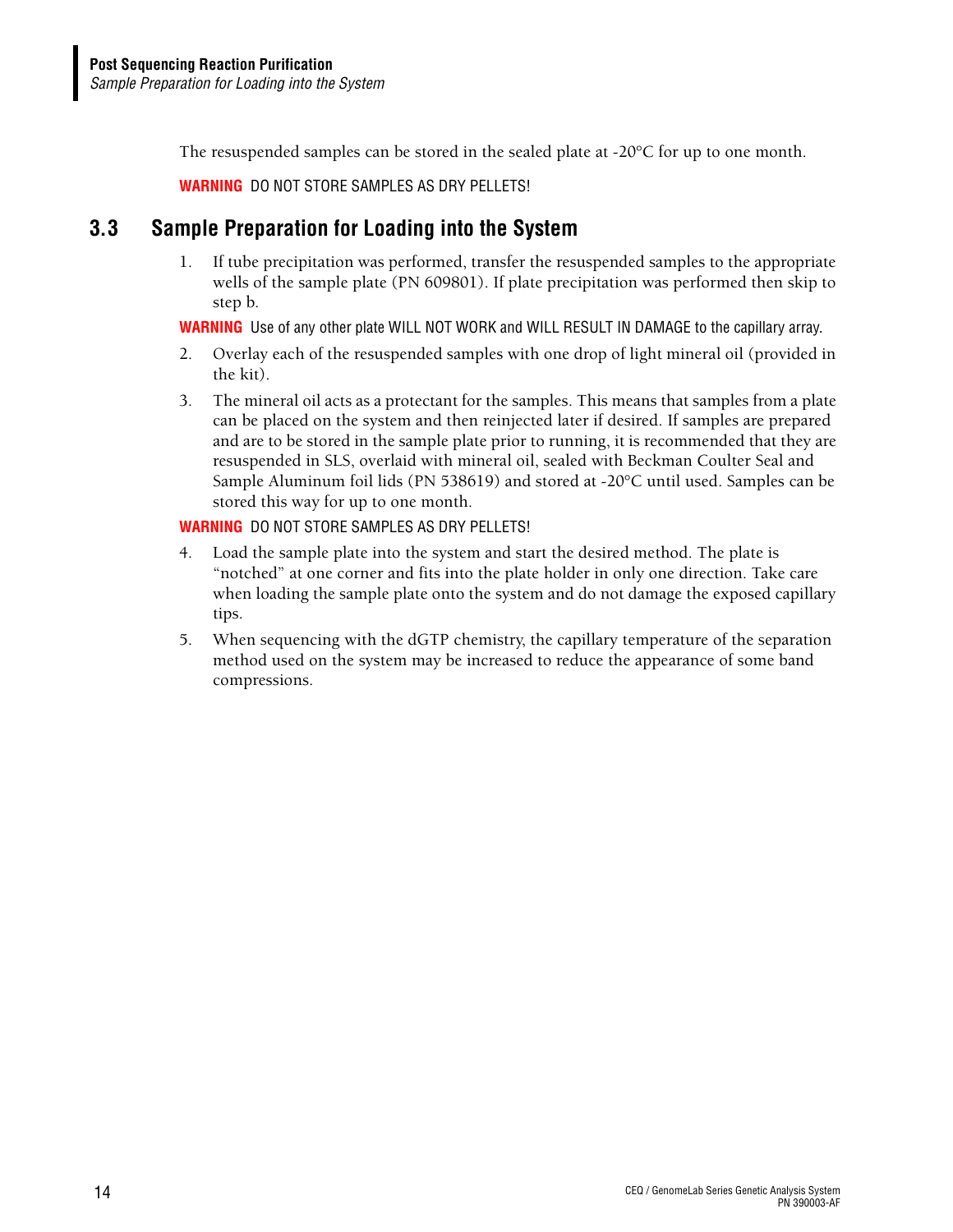### **4Template Preparation**

#### <span id="page-18-1"></span><span id="page-18-0"></span>**4.1 DNA Template Preparation**

<span id="page-18-3"></span>Prepare sufficient template to allow for its accurate quantitation and purity verification. Quality of the DNA template depends on the procedure and the source of the DNA utilized. The following are recommended protocols:

- r QIAGEN Qiawell and QIAprep DNA isolation protocols (dsDNA and ssDNA)
- QIAGEN Qiaquick PCR purification protocol (PCR products)
- Promega SV Prep

**NOTE** The quality and quantity of template DNA should be determined by agarose gel electrophoresis. MDQ capillary electrophoresis is strongly recommended for this purpose.

Template preparation is probably the most critical factor in obtaining good sequence data from the system. The kits listed above have been used successfully for a number of different templates. Other protocols and kits from other manufacturers have not yet proven reliable enough for us to make a recommendation for their use. In some cases, CsCl DNA preps have been shown to cause low signal and current instability problems. If current instabilities and/or low signal occur we recommend using Template Pre-Heat Treatment (see [page 17\)](#page-20-0).

Low signals can be caused by impure template preparations inhibiting the sequencing reactions or by these impurities being co-injected into the capillary.

Current instabilities and current failures are often associated with impurities in template preparations. These abnormal currents can lead to variable peak spacing and retardation of the migration of the sequencing fragments through the capillary that leads to shorter read lengths.

We strongly recommend using agarose gels to check the quantity and purity of DNA before starting the sequencing reactions. Use a marker DNA, such as a known quantity of lambda DNA digested with HindIII, for quantitation.

#### <span id="page-18-2"></span>**4.2 DNA Template Amount**

The amount of template DNA to use in the sequencing reaction depends on the form of the DNA (dsDNA plasmid, ssDNA M13, PCR product, etc.). It is important to quantitate the amount (Moles) of DNA when performing the DNA sequencing reaction (see formula and plots below for details). This is important because the molar amount of template needs to be known so that the minimum molar ratio of primer to template is achieved (primer to template ratio of  $~40:1$ ). In addition, knowing the amount of template is important so that too much template is not used in the sequencing reaction. Listed below are the recommended amounts of DNA:

| dsDNA                        | $50 - 100$ fmol |  |
|------------------------------|-----------------|--|
| ssDNA                        | $25 - 50$ fmol  |  |
| <b>Purified PCR products</b> | 25 - 100 fmol   |  |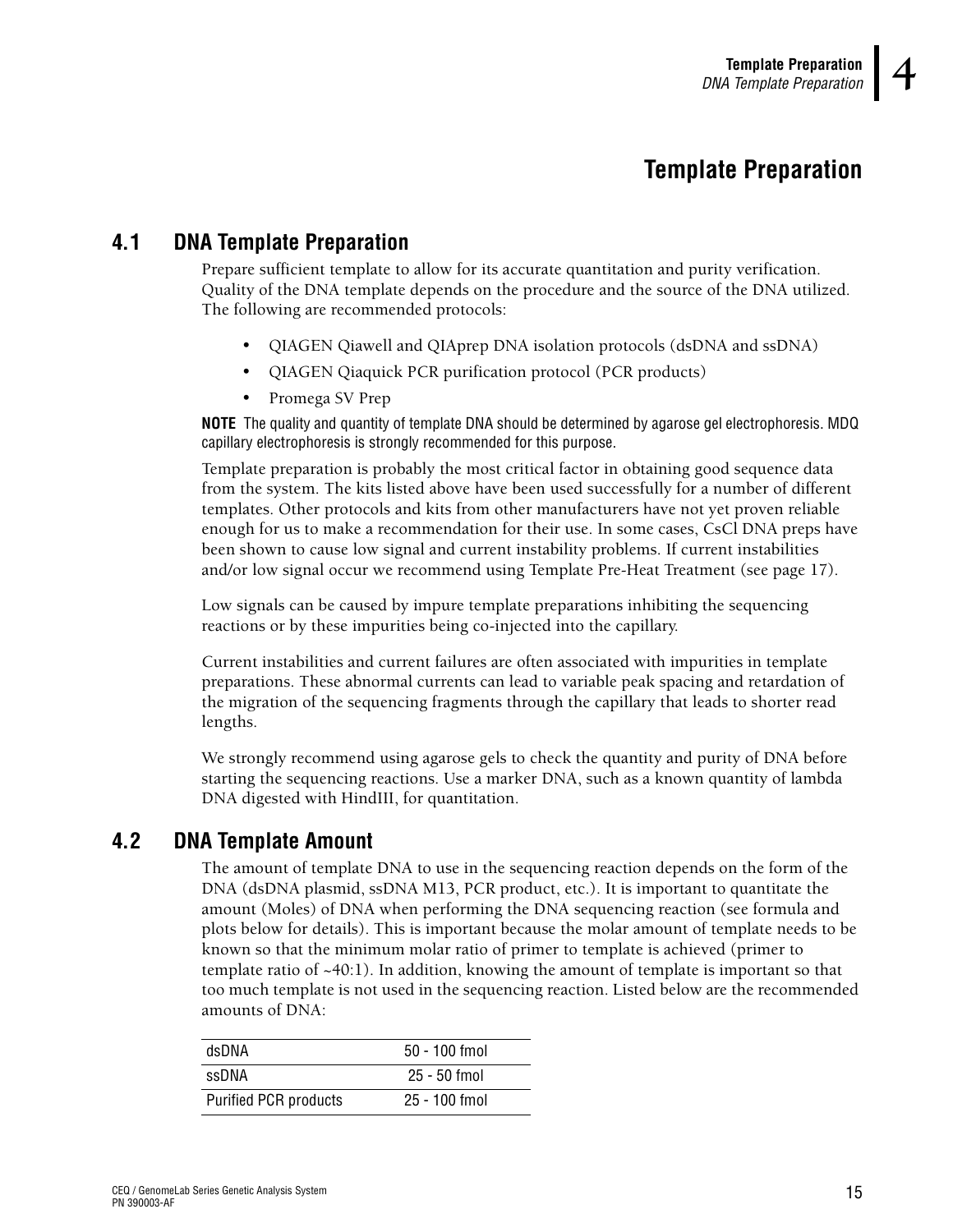Template amount is critical. There are numerous methods available to estimate the amount of DNA in a sample; however, most of them are VERY inaccurate. The most commonly used, and probably the least accurate, is measuring the absorbance at 260 nm. Even good quality DNA samples will contain material other than DNA that absorbs at 260 nm. This leads to an erroneously high reading and too little DNA added to the reactions. Some relatively new fluorescent methods using dyes such as PicoGreen (Molecular Probes) are better, but care must be taken in setting up standard curves. The standards must be of similar type of DNA to the sample being quantitated (i.e. use supercoiled plasmid when quantitating plasmids and lambda DNA when quantitating phage clones, etc.).

Agarose gels are the best way of assessing the quality and quantity of the DNA in a sample. The technique is common, easy to do and is also useful for assessing quality of preparations. Quantitation of the amount of DNA in an unknown sample can be made by comparison to a known amount of a standard DNA such as HindIII digested Lambda DNA. In 1 µg of Lambda HindIII digest, for example, each of the DNA fragments is 32 fmoles. Therefore, if an unknown sample of approximately 6-7 kb has the same intensity as the 6.5 kb Lambda marker band (using 1 µg of the Lambda DNA), then the unknown is approximately 32 fmoles. However, the amount of each fragment (in ng) is proportional to its size. Therefore, the Lambda HindIII fragment that is 2.0 kb contains  $2.0/48.5 \times 1 \text{ µg} = 0.041 \text{ µg}$  or 41 ng, while the 6.5 kb fragment contains 6.5/48.5 x 1  $\mu$ g = 0.134  $\mu$ g or 134 ng. Using the size of the unknown and the estimated ng of the DNA, the fmoles of the unknown DNA can be estimated (see table below).

Another way to determine the amount of DNA to use in the sequencing reaction is to use the calculations in the GenomeLab Methods Development or Quick Start kit protocols. The calculations are thoroughly explained in each protocol (see also the ng to fmol conversion in the table below). A quick way to calculate amounts is to start with the control (pUC18) template at about 3 kb and 142 fmol/ µL or 250 ng/µL. For the control template 125 ng are used in the reaction. For example, if a 6 kb plasmid is used then twice the amount of DNA (in ng) is required to get the same number of fmol; therefore, 250 ng of template would be added.

Gel analysis can become a roadblock as more and more samples are run, but initially, we strongly recommend that all samples be quantitated using this method. Once confidence has been gained in the prep method and a correlation done between gels and a substitute quantitative measure, then the gels can be eliminated.

In general, the more template put in the reactions the more fragments that will be produced. However, increased template in the samples can lead to current failures as the template can interfere with the injection of the sequencing fragments, so this is often not the correct method to increase signal. In some cases, we have seen increased signal by lowering the amount of template. Presumably, this is because there is still sufficient template to generate fragments, but there is not enough to interfere with the loading of the samples.

For large plasmids, 15 kb for example, a relatively large amount of template will be needed, about 1.00 µg. This can potentially lead to current problems as there is a potential for interference with loading of the fragments. If this happens, this could be a case where decreasing the template would help. Increasing the primer and number of cycles may also help to generate more fragments from less template.

**NOTE** The Template Pre-Heat Treatment should be performed first for large supercoiled plasmids (See Section [4.3\)](#page-20-0).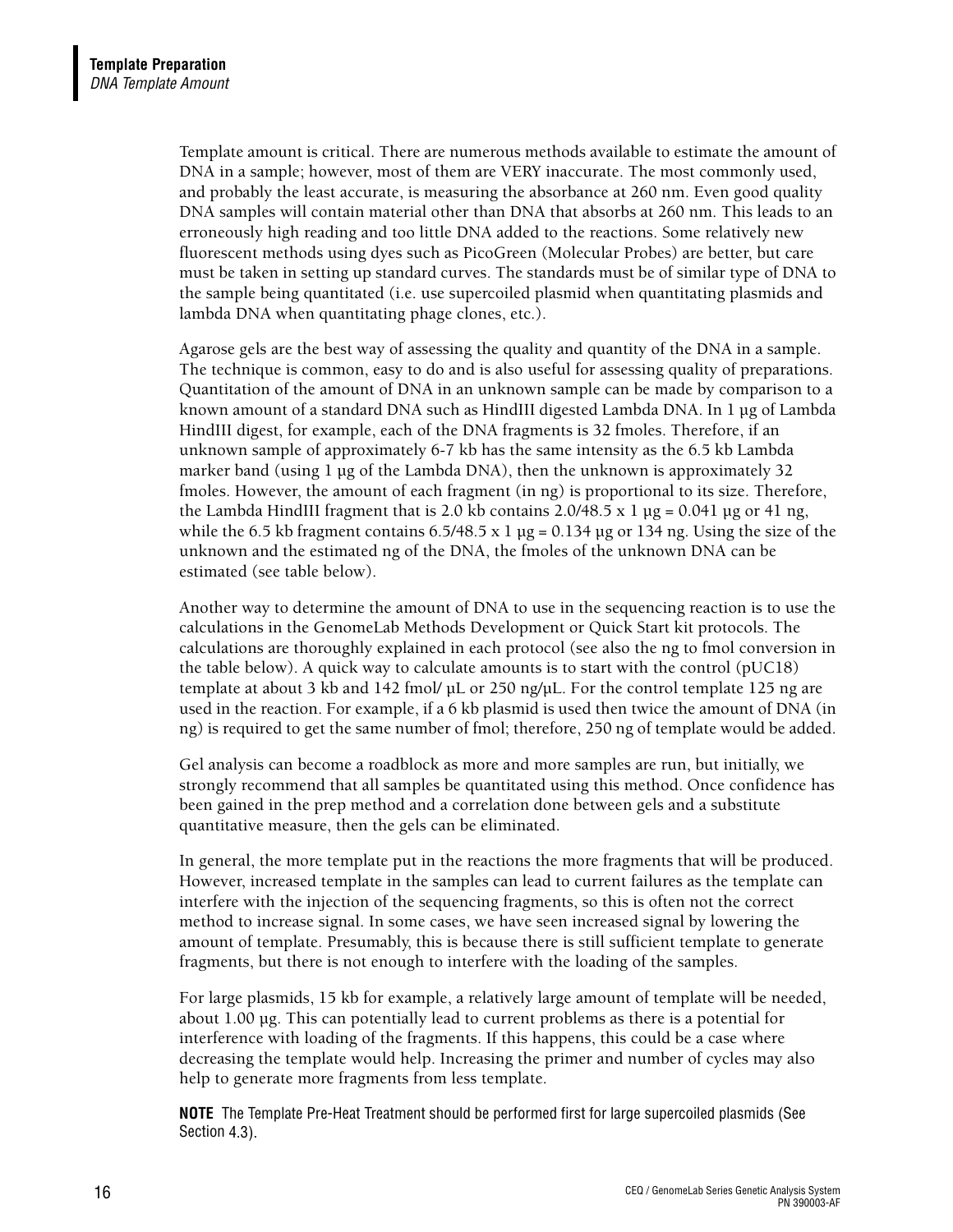| <b>Size</b><br>(kilobase pairs) | ng for 25 fmol | ng for 50 fmol | ng for 100 fmol |
|---------------------------------|----------------|----------------|-----------------|
| 0.2                             | 3.3            | 6.5            | 13              |
| 0.3                             | 4.9            | 9.8            | 20              |
| 0.4                             | 6.5            | 13             | 26              |
| 0.5                             | 8.1            | 16             | 33              |
| 1.0                             | 16             | 33             | 65              |
| 2.0                             | 33             | 65             | 130             |
| 3.0                             | 50             | 100            | 195             |
| 4.0                             | 65             | 130            | 260             |
| 5.0                             | 80             | 165            | 325             |
| 6.0                             | 100            | 195            | 390             |
| 8.0                             | 130            | 260            | 520             |
| 10.0                            | 165            | 325            | 650             |
| 12.0                            | 195            | 390            | 780             |
| 14.0                            | 230            | 455            | 910             |
| 16.0                            | 260            | 520            | 1040            |
| 18.0                            | 295            | 585            | 1170            |
| 20.0                            | 325            | 650            | 1300            |
| 48.5                            | 790            | 1500*          | 1500*           |

Shown below is a table correlating length and amounts for dsDNA.

<span id="page-20-1"></span>For ssDNA, the values (ng) should be divided by 2. \*Use no more than 1.5 µg of template DNA.

#### <span id="page-20-0"></span>**4.3 Template Pre-Heat Treatment**

For certain plasmid DNA templates, the following pre-heat treatment improves both signal strength and current stability.

For longer sequencing read lengths and the control template, heat the template at 65°C for 5 minutes in a thermal cycler and then cool to room temperature before adding the remainder of the sequencing reaction components. For heavily supercoiled templates, heat the template at 96°C for 1 minute. If the raw data signal declines steeply when using this treatment, change the heating conditions to 86°C for 5 minutes. If the current is low or unstable following this treatment, increase the treatment to 96°C for 3 minutes.

Pre-heating the template in water prior to adding the sample to the sequencing reactions causes nicking of the DNA. This helps produce a more efficient cycle sequencing reaction.

In certain cases, the treatment causes too much nicking and the template degrades rapidly during the subsequent cycling. If this happens, the raw data signal declines rapidly since longer fragments are not produced from a degraded template. If this happens, reduce the heat treatment to 86°C for 5 minutes. In some cases the treatment may require even lower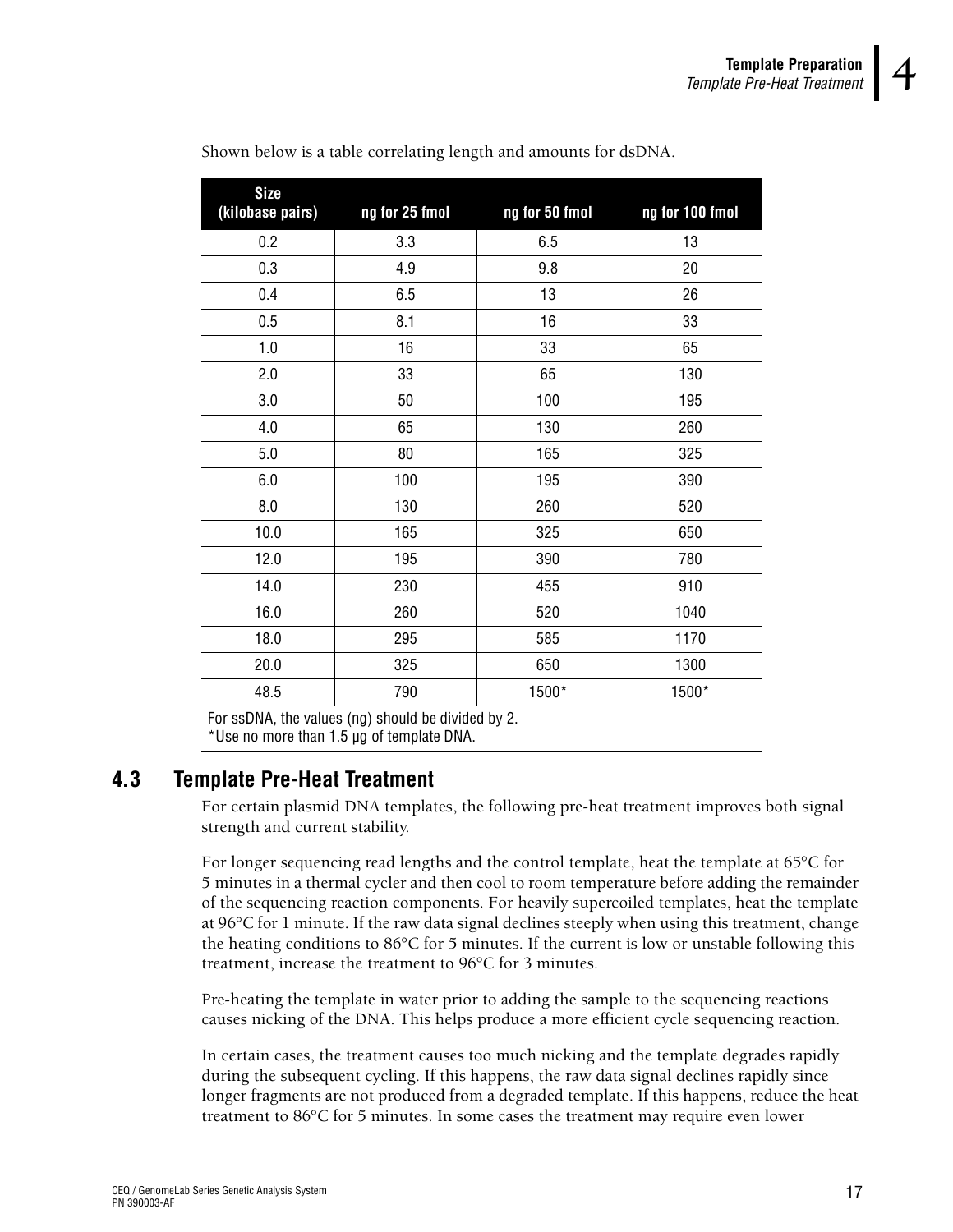temperature and time conditions to produce a good raw data signal and profile. In certain other cases no pre-heat treatment is required to obtain good sequencing data.

Conversely, there are samples that exhibit unstable currents after treatment at 96°C for 1 minute. In these cases, you should treat the sample for 2 or 3 minutes at 96°C.

The treatment serves to increase signal and stabilize currents when sequencing plasmids. These effects are generated by nicking the plasmid DNA. For best results the template alone should be pre-heated.

Certain sequencing protocols use an initial high temperature step to pre-denature plasmids prior to thermal cycling. This step is carried out in the presence of all sequencing reaction components. Using the pre-heat treatment in water eliminates the need for such steps in the cycling protocol.

Although we do not recommend using this pre-heat treatment with PCR products, this treatment has been shown to work with the sample plate (Beckman Coulter PN 609801). The plates were sealed with the appropriate caps (Corning Science Products PN 6556) or cap mats (Corning Science Products Reusable Sealing Mat-96. Cat # 6555). Other tubes and plates may differ in their thermal characteristics and the pre-heat treatment may have to be adjusted accordingly.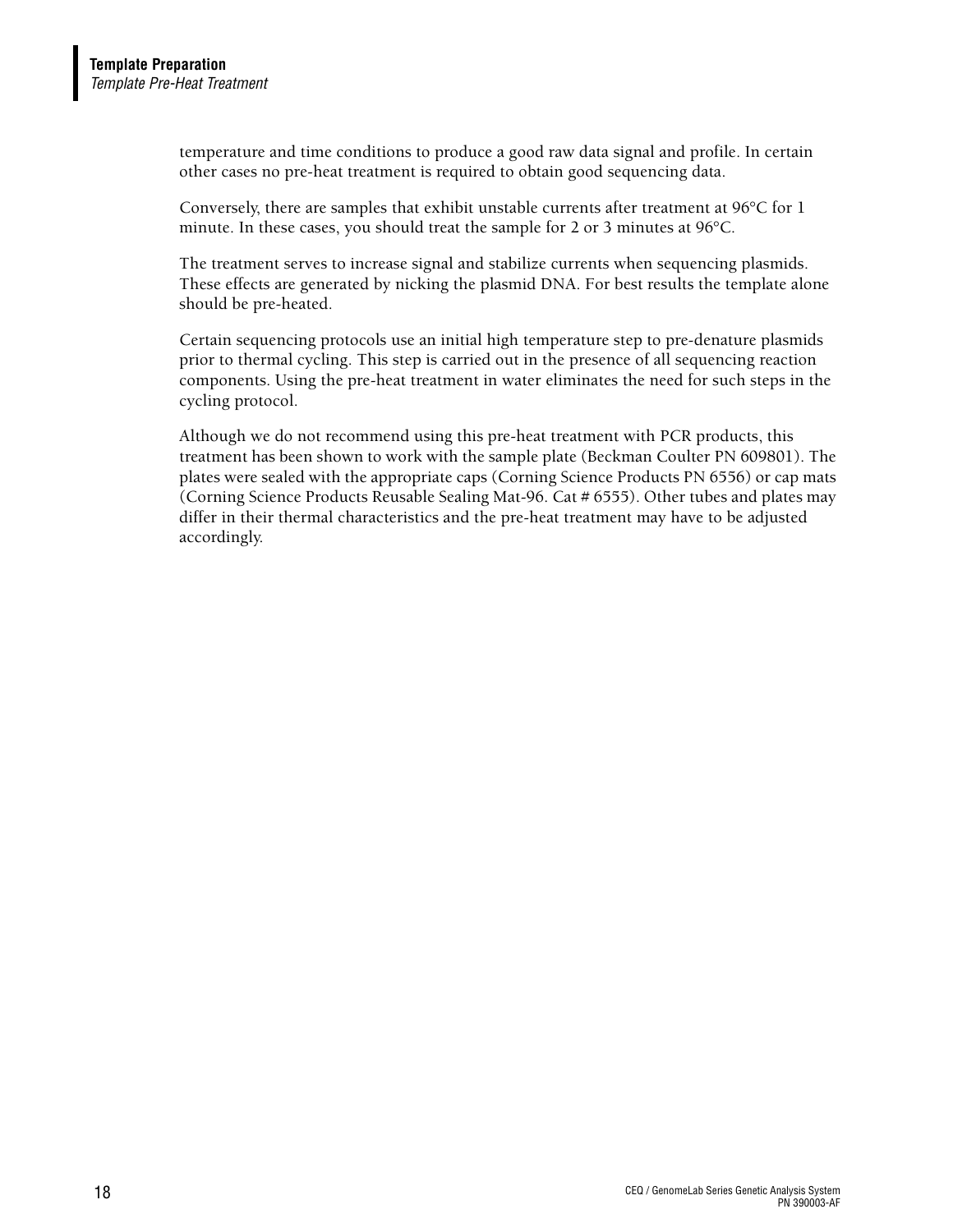### **AAppendix A**

#### <span id="page-22-1"></span><span id="page-22-0"></span>**Technical Bulletins**

An up-to-date list of Sequencing publications can be found on our website: http://www.beckmancoulter.com.

Use the **Resource Center** drop-down menu and choose **Literature**.

#### <span id="page-22-2"></span>**Additional Technical Support**

#### <span id="page-22-3"></span>**In the United States:**

Contact Beckman Coulter Technical Support

1.800.742.2345

#### <span id="page-22-4"></span>**Worldwide:**

Contact your Beckman Coulter Technical Support Associate.